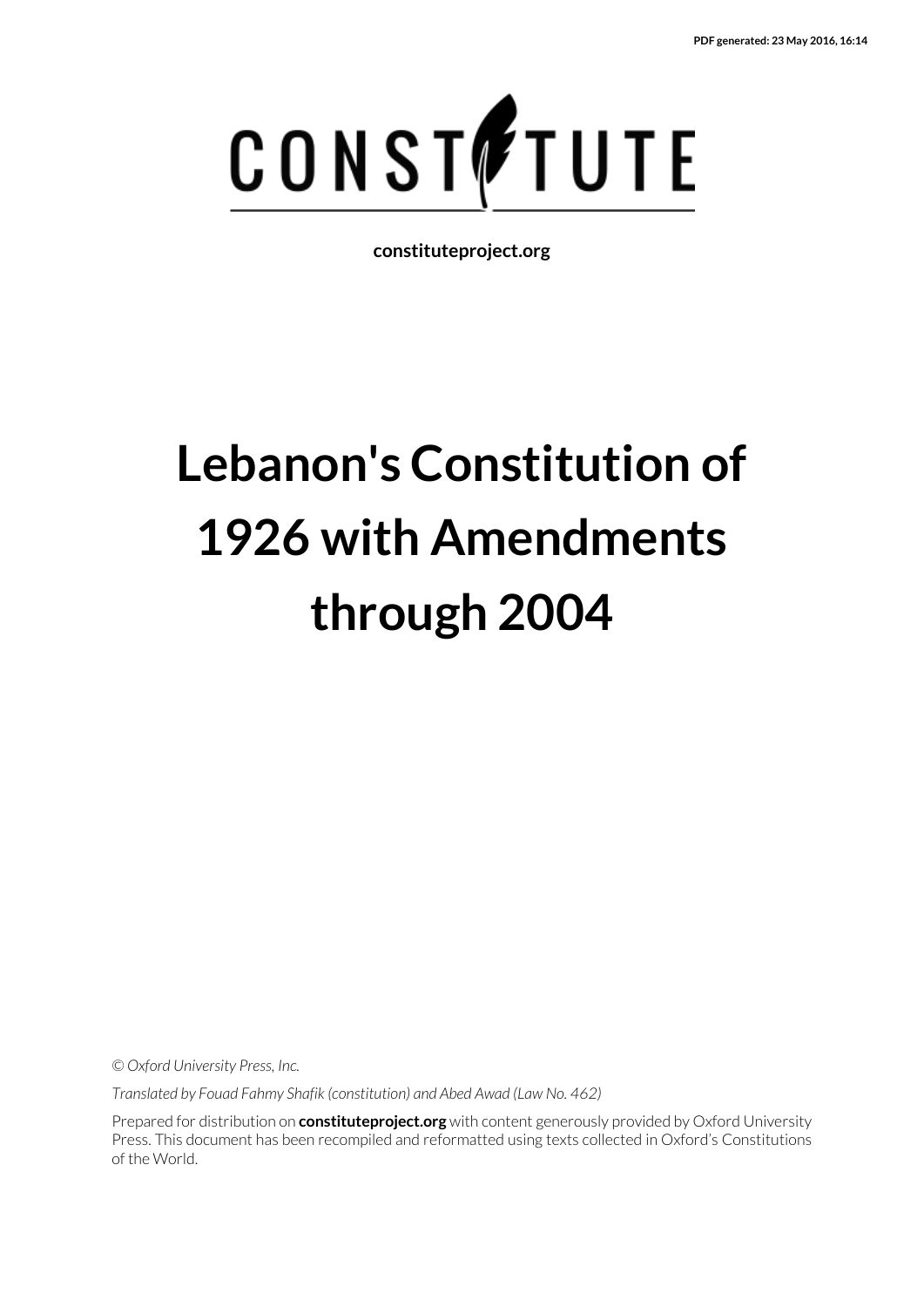### **Table of contents**

| PART V: PROVISIONS RELATING TO THE MANDATORY POWER AND THE |  |  |
|------------------------------------------------------------|--|--|
| PART VI: CONCLUDING AND TEMPORARY PROVISIONS 19            |  |  |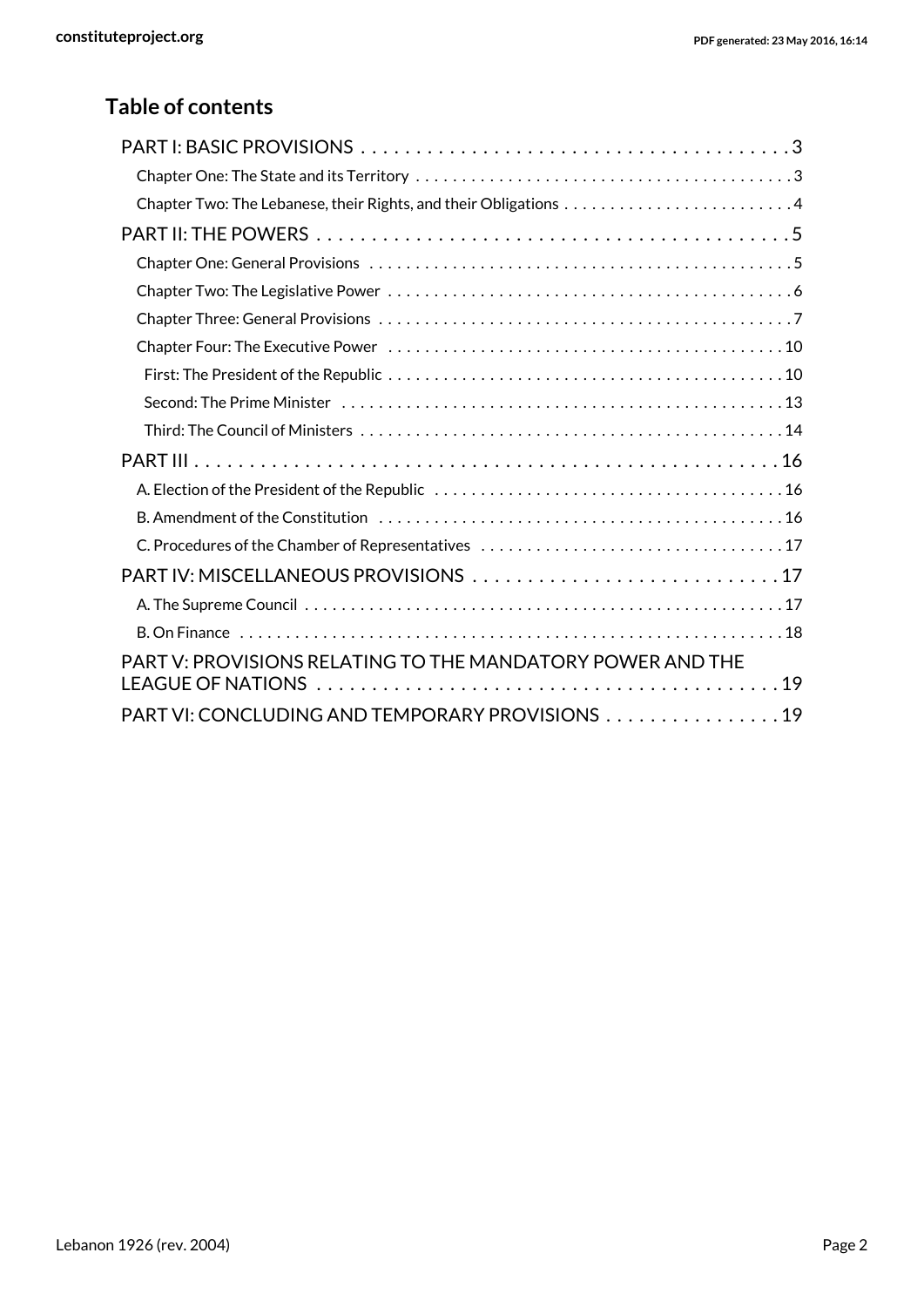# <span id="page-2-0"></span>**PART I: BASIC PROVISIONS**

### **Preamble to the Constitution**

- **A.** Lebanon is a sovereign, free, and independent homeland. An ultimate homeland for all its sons; unitary in terms of land, people, and institutions, within its boundaries; as provided in this Constitution, and as recognized internationally.
- <span id="page-2-5"></span>**B.** Lebanon has an Arab identity and belonging. It is a founding active member of the Arab League, committed to its Charter; as it is a founding active member of the United Nations Organization, committed to its Charter and the Universal Declaration of Human Rights. The State embodies these principles in all sectors and scopes without exception.
- <span id="page-2-10"></span><span id="page-2-4"></span><span id="page-2-3"></span>**C.** Lebanon is a democratic parliamentary republic based upon the respect of public freedoms, freedom of opinion and freedom of belief; and of social justice and equality in rights and duties among all citizens, without distinction or preference.
- **D.** The people are the source of powers and of sovereignty, exercising them through constitutional institutions.
- **E.** The system is based upon the principle of separation of powers, their balance, and their cooperation.
- <span id="page-2-8"></span>**F.** The economic system is free, guaranteeing individual initiative and private ownership.
- **G.** Balanced development of regions, culturally, socially, and economically, is a cornerstone of the State unity and the system stability.
- **H.** Eliminating political sectarianism is a basic national objective, to be achieved according to a transitional plan.
- <span id="page-2-2"></span>**I.** The territory of Lebanon is one for all Lebanese. Every Lebanese has the right to reside on any part thereof, and enjoy it under the sovereignty of the law. No segregation of the people on any belonging whatsoever. No segregation, no partition, and no inhabitation.
- **J.** There is no legitimacy to any authority contradicting the charter of co-existence.

### <span id="page-2-1"></span>**Chapter One: The State and its Territory**

### **Article 1**

Lebanon is an independent state, with indivisible unity, and complete sovereignty. Its boundaries are the same defining it currently.

North: From the mouth of Al-Nahr Al-Kabir along a line following the course of the River to the point of its confluence with Wadi Khalid, its tributary, at the height of Jisr Al-Kamar.

East: The summit line separating Wadi Khalid from Wadi Al-Assi River (Oronte), crossing the villages of Muaissara, Harbata, Heit, Abish, Fissan at the height of the two villages of Brina and Matriba. This line follows the boundaries of Northern Baalbeck from the northeasterly side and the southeasterly side, then the boundaries of Baalbeck, Al-Bikaa, Hassbiya, and Eastern Rashiya.

South: The current southern boundaries of Sour and Marjayoun.

West: The Mediterranean Sea.

• International law

- <span id="page-2-7"></span><span id="page-2-6"></span>• International human rights treaties
- Regional group(s)
- General guarantee of equality • Freedom of opinion/thought/conscience • Type of government envisioned

<span id="page-2-9"></span>• Right to competitive marketplace • Right to own property

• Freedom of movement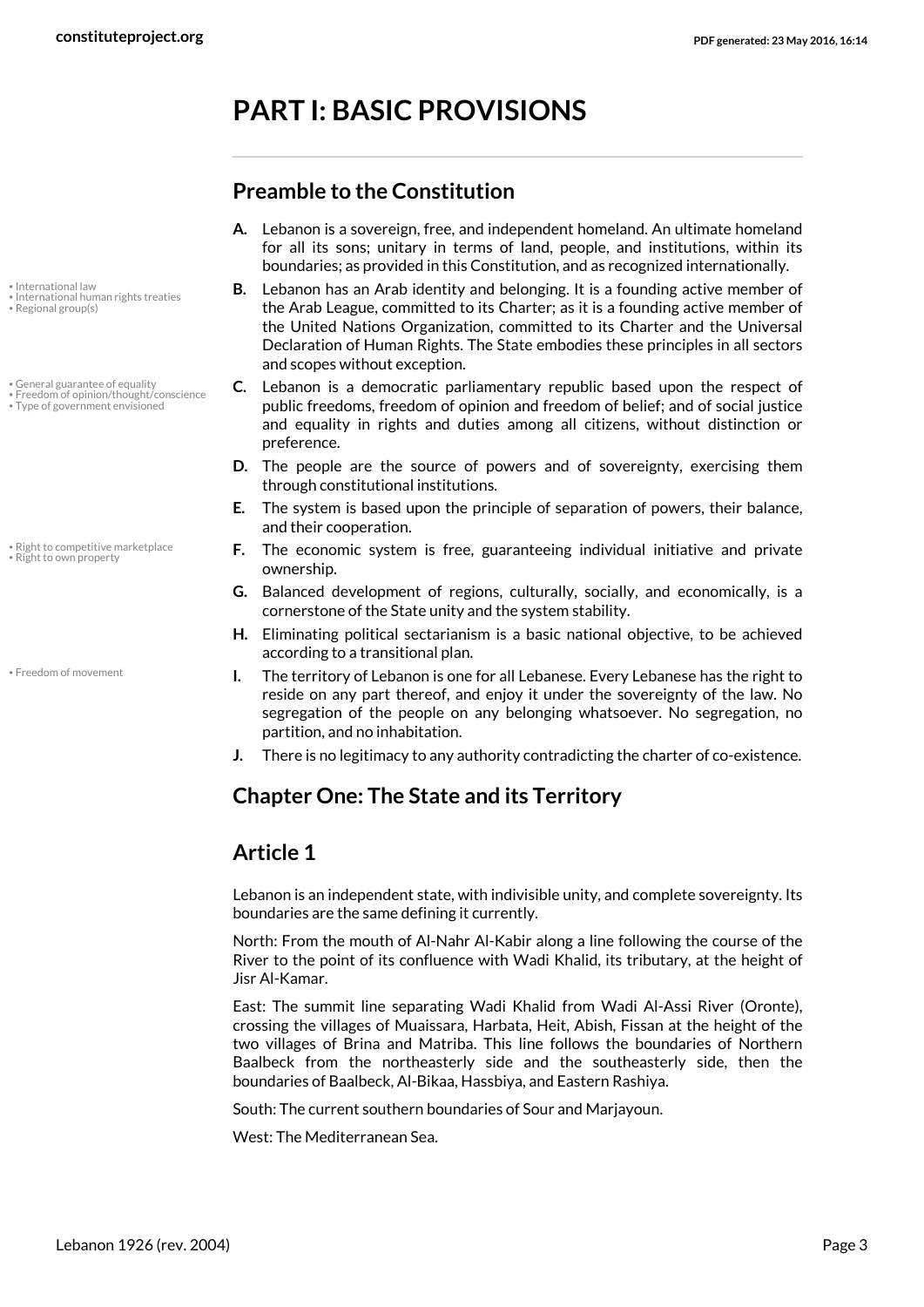No part of the Lebanese territory may be alienated or ceded.

### **Article 3**

The boundaries of administrative areas may not be altered except according to a law.

# <span id="page-3-6"></span>• National capital **Article 4** • Type of government envisioned

<span id="page-3-10"></span>The Grand Lebanon is a Republic, whose capital is Beirut.

### <span id="page-3-7"></span>• National flag **Article 5**

The Lebanese flag is comprised of red, white, and red horizontal stripes. The cedar in green occupies the center of the white stripe. The size of the white stripe is equivalent to the size of both the red stripes. The cedar is in the center, with its apex touching the red upper stripe, and its base touching the red lower stripe. The size of the cedar is equivalent to a third of the size of the white stripe.

### <span id="page-3-0"></span>**Chapter Two: The Lebanese, their Rights, and their Obligations**

# • Requirements for birthright citizenship **Article 6** • Conditions for revoking citizenship

<span id="page-3-9"></span><span id="page-3-1"></span>The Lebanese nationality and the manner in which it is acquired, retained and lost, shall be determined according to the law.

• General guarantee of equality **Article 7**

<span id="page-3-4"></span>

All Lebanese are equal before the law. They equally enjoy civil and political rights, and assume obligations and public duties without any distinction among them.

### • Principle of no punishment without law **Article 8**

<span id="page-3-8"></span>Personal freedom is guaranteed and protected by the law. No one can be arrested, jailed or suspended except according to the rules of the law. No offense can be determined and no penalty can be imposed except according to the law.

<span id="page-3-2"></span>Freedom of conscience is absolute. In assuming the obligations of glorifying God, the Most High, the State respects all religions and creeds and safeguards the freedom of exercising the religious rites under its protection, without disturbing the public order. It also guarantees the respect of the system of personal status and religious interests of the people, regardless of their different creeds.

<span id="page-3-5"></span><span id="page-3-3"></span>

• Freedom of religion **Article 9** • God or other deities • Freedom of opinion/thought/conscience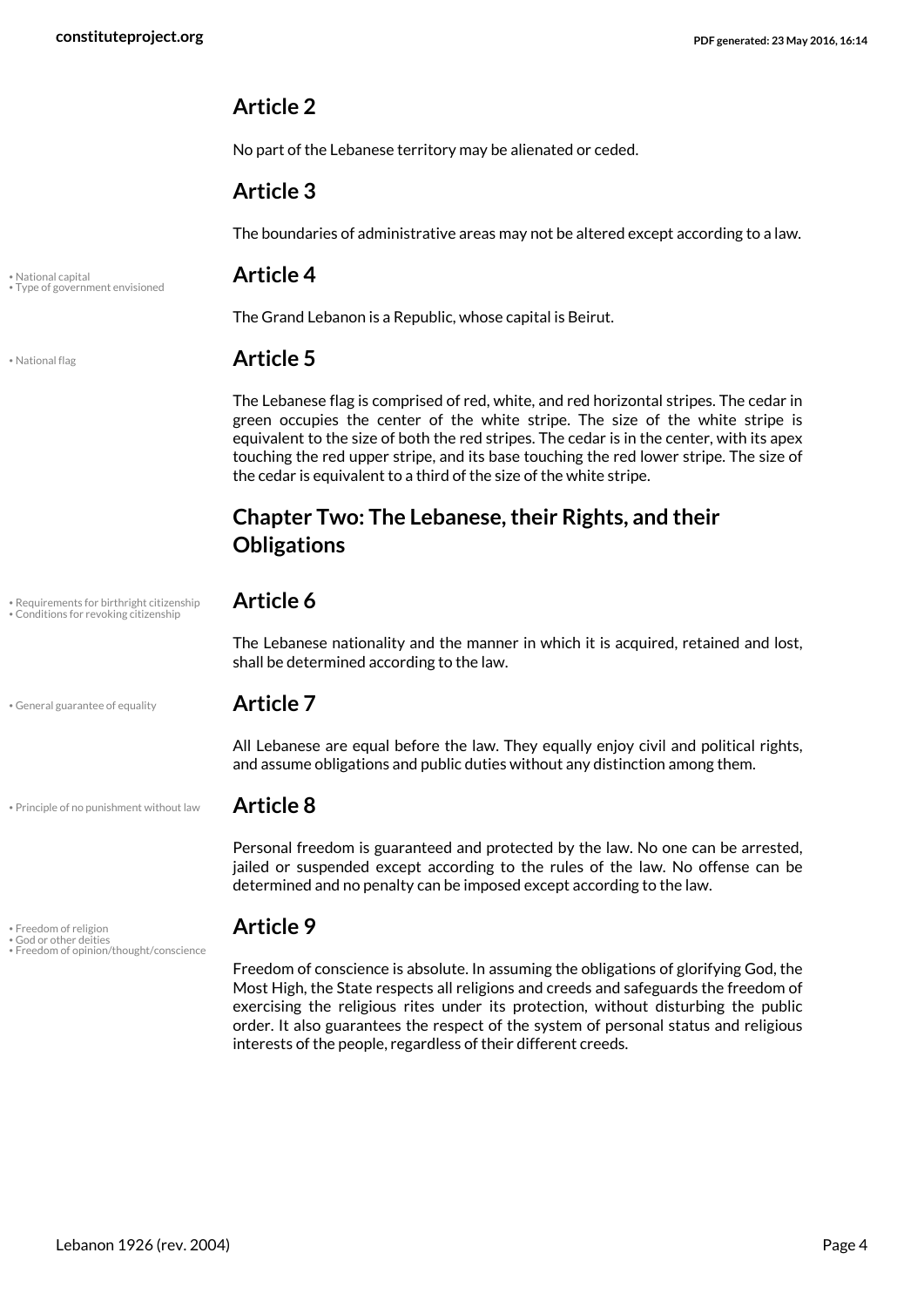<span id="page-4-4"></span>

| • Right to academic freedom |
|-----------------------------|
|                             |
| • Free education            |

• Official or national languages **Article 11**

public education.

<span id="page-4-13"></span>**Article 10** 

<span id="page-4-11"></span>The Arabic language is the official national language. The conditions under which the French language is to be used are determined by law.

Education is free so long as it does not disturb the public order, does not violate the morals, and does not touch the dignity of any religion or creed. The rights of communities to establish their own private schools cannot be violated, provided that they comply with the general requirements laid down by the State with respect to

### • Civil service recruitment **Article 12**

<span id="page-4-2"></span>Every Lebanese has the right to public employment, without any distinction, except on qualification and merit according to the conditions laid down by the law. A special code shall be established to safeguard the rights of employees in the areas to which they belong.

# <span id="page-4-5"></span>• Freedom of assembly **Article 13** • Freedom of association

<span id="page-4-8"></span><span id="page-4-7"></span><span id="page-4-6"></span>The freedom of opinion, expression through speech and writing, the freedom of the press, the freedom of assembly, and the freedom of association, are all guaranteed within the scope of the law.

# • Inalienable rights **Article 14** • Right to privacy

The dwelling is inviolable. No one is entitled to enter therein except under the conditions and manners prescribed by the law.

<span id="page-4-12"></span>The ownership is protected by the law. Ownership of any one cannot be expropriated except for reasons of public utility under the conditions prescribed by the law and upon fair compensation to him.

# <span id="page-4-0"></span>**PART II: THE POWERS**

### <span id="page-4-1"></span>**Chapter One: General Provisions**

• Structure of legislative chamber(s) **Article 16**

<span id="page-4-16"></span>The Legislative Power is vested in one Chamber: The Chamber of Deputies.

### • Establishment of cabinet/ministers **Article 17**

<span id="page-4-3"></span>The Executive Power is entrusted to the Council of Ministers, which shall exercise it according to the provisions of this Constitution.

<span id="page-4-15"></span><span id="page-4-10"></span>

• Freedom of expression

<span id="page-4-9"></span>• Freedom of opinion/thought/conscience<br>• Freedom of press

<span id="page-4-14"></span>• Protection from expropriation **Article 15** • Right to own property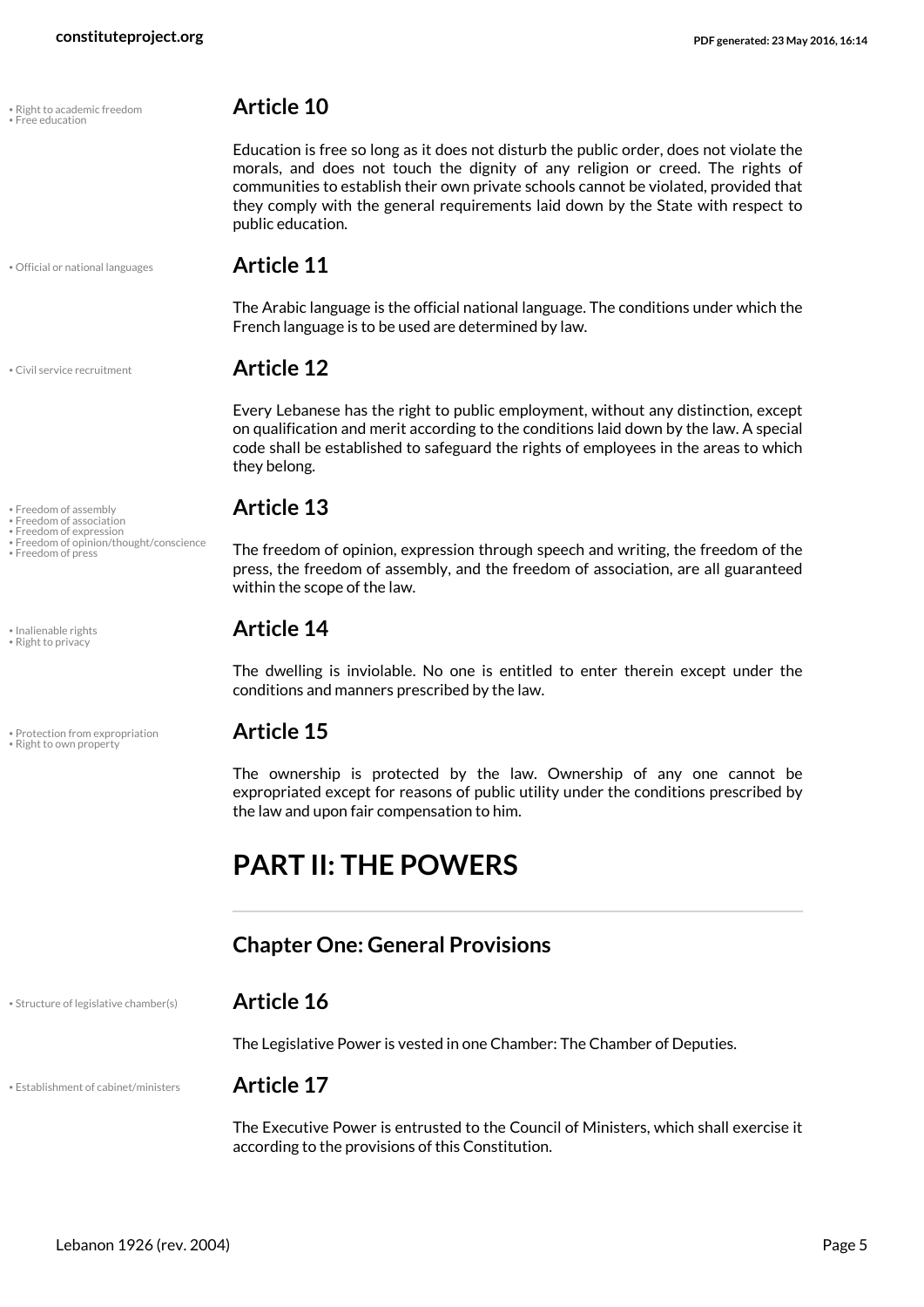• Constitutional interpretation **Article 19** • Establishment of constitutional court

- Constitutionality of legislation
- Constitutional court powers

• Structure of the courts

<span id="page-5-8"></span>The Chamber of Deputies and the Council of Ministers have the right to propose laws. A law cannot be published unless the Chamber of Deputies adopts it.

<span id="page-5-5"></span><span id="page-5-4"></span><span id="page-5-3"></span><span id="page-5-2"></span>A Constitutional Council is established to review the constitutionality of the laws, and to decide on the disputes and protests resulting from the presidential and the representative elections.

The right to resort to this Council, with respect to watching the constitutionality of the laws, is due to the President of the Republic, the President of the Chamber of Deputies, and the Prime Minister, or to the members of the Chamber of Deputies, and to Heads of the legally recognized sects, with respect to personal affairs, freedom of belief and the exercise of religious rituals, and freedom of religious education. The rules concerning the organization, the functioning and the composition of the Council and the application to it are established by law.

### <span id="page-5-9"></span>• Judicial independence **Article 20**

<span id="page-5-12"></span>The Judicial Power is vested in the Courts at various levels and jurisdictions, within a system prescribed by the law which provides the necessary guarantees to the Judges and litigants.

Conditions of judicial guarantee and its limits are prescribed by the law. Judges are independent in exercising their functions. Decisions and judgments are issued by all the courts, and are executed in the name of the Lebanese People.

# <span id="page-5-10"></span>• Restrictions on voting **Article 21** • Claim of universal suffrage

<span id="page-5-1"></span>Every Lebanese citizen, twenty-one years old, has a right to be an elector, pending meeting the requirements prescribed by the Electoral Law.

### <span id="page-5-0"></span>**Chapter Two: The Legislative Power**

### **Article 22**

With the election of the first Chamber of Deputies on a national basis, not sectarian, a new Senate shall be established in which all religious communities are represented and whose power shall be limited to supreme national causes.

### **Article 23**

(Abrogated by the Constitutional Law promulgated on October 17, 1927.)

• First chamber representation quotas **Article 24** • First chamber selection

<span id="page-5-11"></span>• Size of first chamber

<span id="page-5-7"></span><span id="page-5-6"></span>The Chamber of Deputies consists of elected representatives whose number and the manner of the election are determined by the electoral laws in effect.

Until the Chamber of Deputies issues an Electoral Law, outside the sectarian record, representative seats are distributed according to the following rules:

**a.** Equally between Christians and Moslems.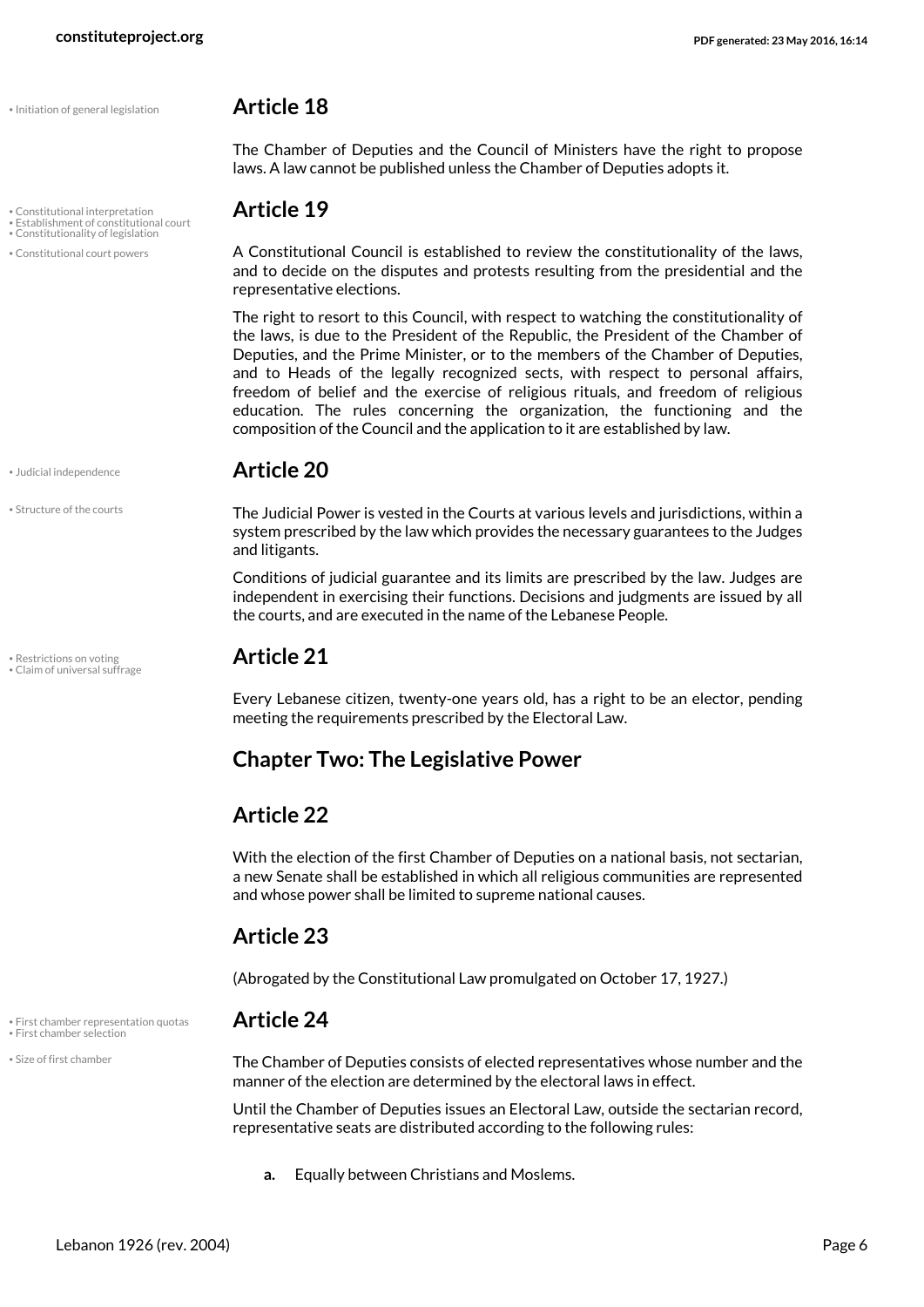- **b.** Proportional between the sects of both sides.
- **c.** Proportional among districts.

Exceptionally, and once, representative seats vacant at the date of publishing this Law, and the seats created by the Electoral Law, are filled totally by appointment by a two- thirds majority of the National Détente Government, in implementation of the equality between the Christians and the Moslems, according to the National Détente Document. The Electoral Law determines the details of the application of this Article.

• Scheduling of elections **Article 25**

<span id="page-6-3"></span>If the Chamber of Deputies is dissolved, the dissolution decision must call for conducting new elections. These elections are conducted according to Article 24 and within a period not exceeding three months.

### <span id="page-6-0"></span>**Chapter Three: General Provisions**

### **Article 26**

Beirut is the center of the Government and the Chamber of Deputies.

### **Article 27**

The member of the Chamber of Deputies represents the whole nation. His electors cannot impose restrictions or conditions on his mandate.

### **Article 28**

A Representative may combine the representative and the ministerial functions. Ministers may be selected from the members of the Chamber of Deputies or from persons outside it, or from both.

• Eligibility for first chamber **Article 29**

<span id="page-6-1"></span>The conditions under which the eligibility for representation is lost are determined by the law.

• Removal of individual legislators **Article 30**

<span id="page-6-2"></span>Representatives only have the right to decide on the validity of their mandate. The mandate of any Representative cannot be nullified except by a two-thirds majority of all members.

This Article is abrogated "de jure" immediately on establishing the Constitutional Council, and putting its law in effect.

### **Article 31**

Every meeting held by the Chamber outside the legal session is ipso facto null and in violation of the law.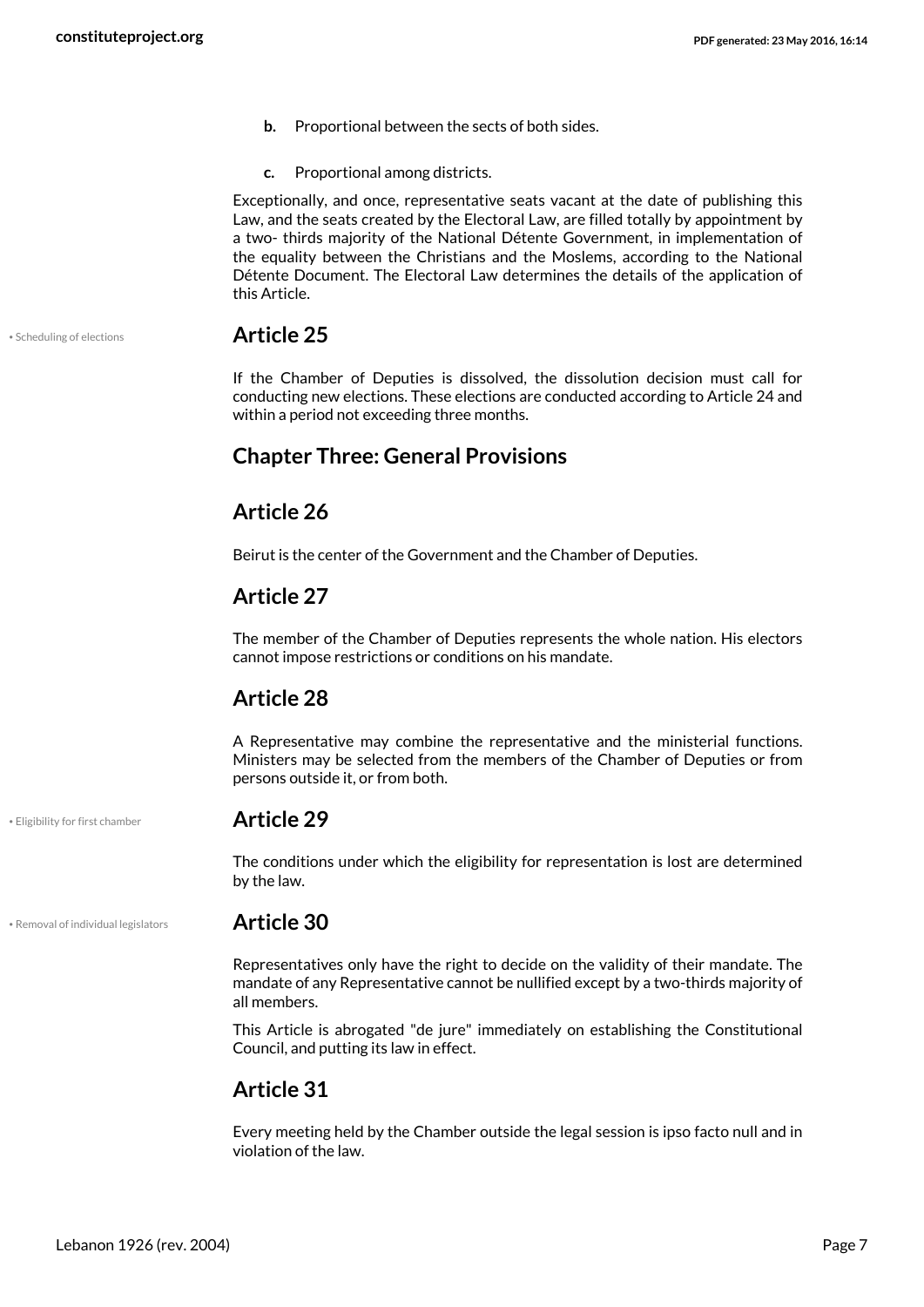<span id="page-7-0"></span>

| Budget bills •                 |
|--------------------------------|
| Length of legislative sessions |

<span id="page-7-4"></span>The Chamber holds two ordinary sessions every year. The first session starts on Tuesday following the fifteenth of March, and its meetings continue to the end of May. The second session starts Tuesday following the fifteenth of October. Its meetings are devoted to the discussion of the budget and voting on it, before anything else. The session lasts to year-end.

• Extraordinary legislative sessions **Article 33**

<span id="page-7-2"></span>Ordinary sessions begin and end, de jure, as scheduled by Article 32. The President of the Republic, in agreement with the Head of Government may convene the Chamber of Deputies to extraordinary sessions by a decree setting their opening, end, and agenda. The President of the Republic is required to convene the Chamber to extraordinary sessions in response to the request made by the absolute majority of all its members.

• Quorum for legislative sessions **Article 34**

<span id="page-7-6"></span>The Chamber cannot be validly convened unless attended by the majority of the members who constitute it. Decisions are taken by the majority of votes. In a tie, the project under discussion is rejected.

### • Public or private sessions **Article 35**

<span id="page-7-5"></span>The Chamber meets publicly. However, it may convene in a closed meeting, if requested by the Government or five of its members. It may decide to rediscuss the same topic in a public meeting.

### • Secrecy of legislative votes **Article 36**

<span id="page-7-7"></span>Votes are cast verbally, or by rising and sitting, except in the case of election, the opinions are expressed by secret ballot. As for the laws in general, and when the issue of confidence is polled, the opinions are always expressed by roll-call, and audible.

### <span id="page-7-1"></span>• Cabinet removal **Article 37**

The right to a no confidence proposal is absolute to every Representative in ordinary sessions and extraordinary sessions. The proposal cannot be discussed except after five days at least from the date of submitting it to the Secretariat of the Chamber, and communicating it to the Ministers concerned.

### **Article 38**

No bill which has been rejected by the Chamber, may be reintroduced in the same session.

<span id="page-7-3"></span>

### • Immunity of legislators **Article 39**

No member of the Chamber may be prosecuted because of the opinions and ideas he expresses during the term of his representation.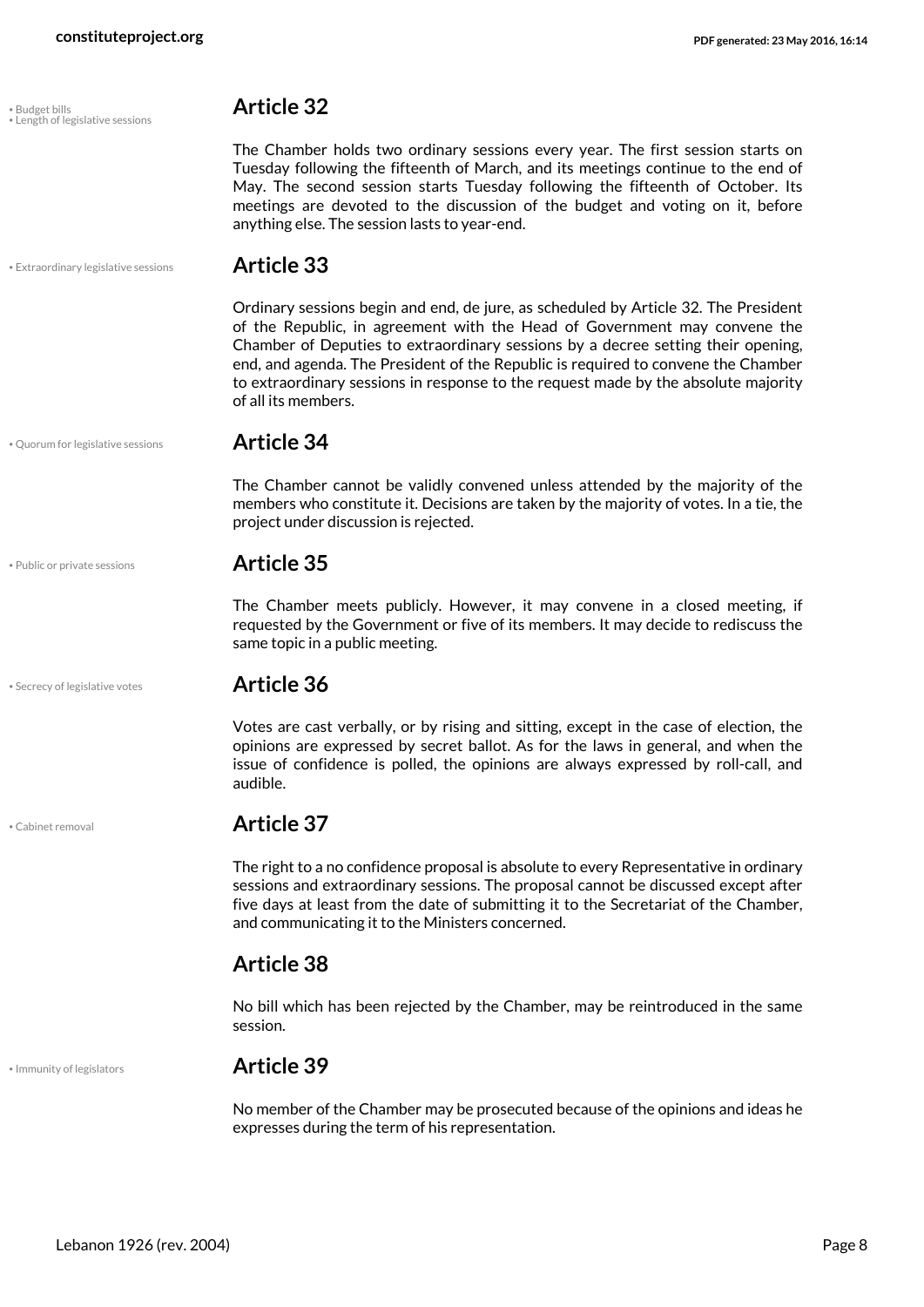<span id="page-8-0"></span>

### • Immunity of legislators **Article 40**

No Chamber member may be prosecuted or arrested, during the session, for committing a crime, unless authorized by the Chamber, except in case he is caught in the act.

• Replacement of legislators **Article 41**

<span id="page-8-2"></span>If a seat becomes vacant in the Chamber, a successor must be elected within two months. The new member's mandate does not exceed the replaced old member's mandate term. However, if the seat becomes vacant in less than six months before the expiration of his mandate, no successor may be elected.

<span id="page-8-3"></span>

### • Scheduling of elections **Article 42**

The general elections for the renewal of the Chamber members are conducted within the sixty days preceding the expiration of the mandate.

### **Article 43**

The Chamber establishes its own internal rules of procedure.

<span id="page-8-1"></span>

### • Leader of first chamber **Article 44**

Every time a new Chamber is elected, it convenes under the presidency of the oldest member, while the youngest two members act as secretaries. The President and Vice-President are separately elected, for the term of the Chamber, by secret balloting and by the absolute majority of the votes cast. In a third ballot, the result is based upon the proportional majority. In case of equal votes, the oldest is considered elected.

In every election's renewal, and at the opening of the October session every year, the Chamber elects two secretaries by secret ballot according to the majority prescribed in the first paragraph of this Article.

The Chamber, a single time, has the right, two years after electing its President and Vice-President, in its first session, to withdraw the confidence from its President or its Vice-President, by a two-thirds majority of all its members based upon a petition signed by at least ten representatives. In this case, the Chamber must hold a meeting to fill out the vacant position.

### **Article 45**

Members of the Chamber do not have the right to vote, unless they are present in the meeting. Voting by proxy is not permitted.

### **Article 46**

The Chamber alone has the right to maintain internal order through its President.

### **Article 47**

Petitions to the Chamber must be submitted in writing. They may not be presented verbally or at the bar of the Chamber.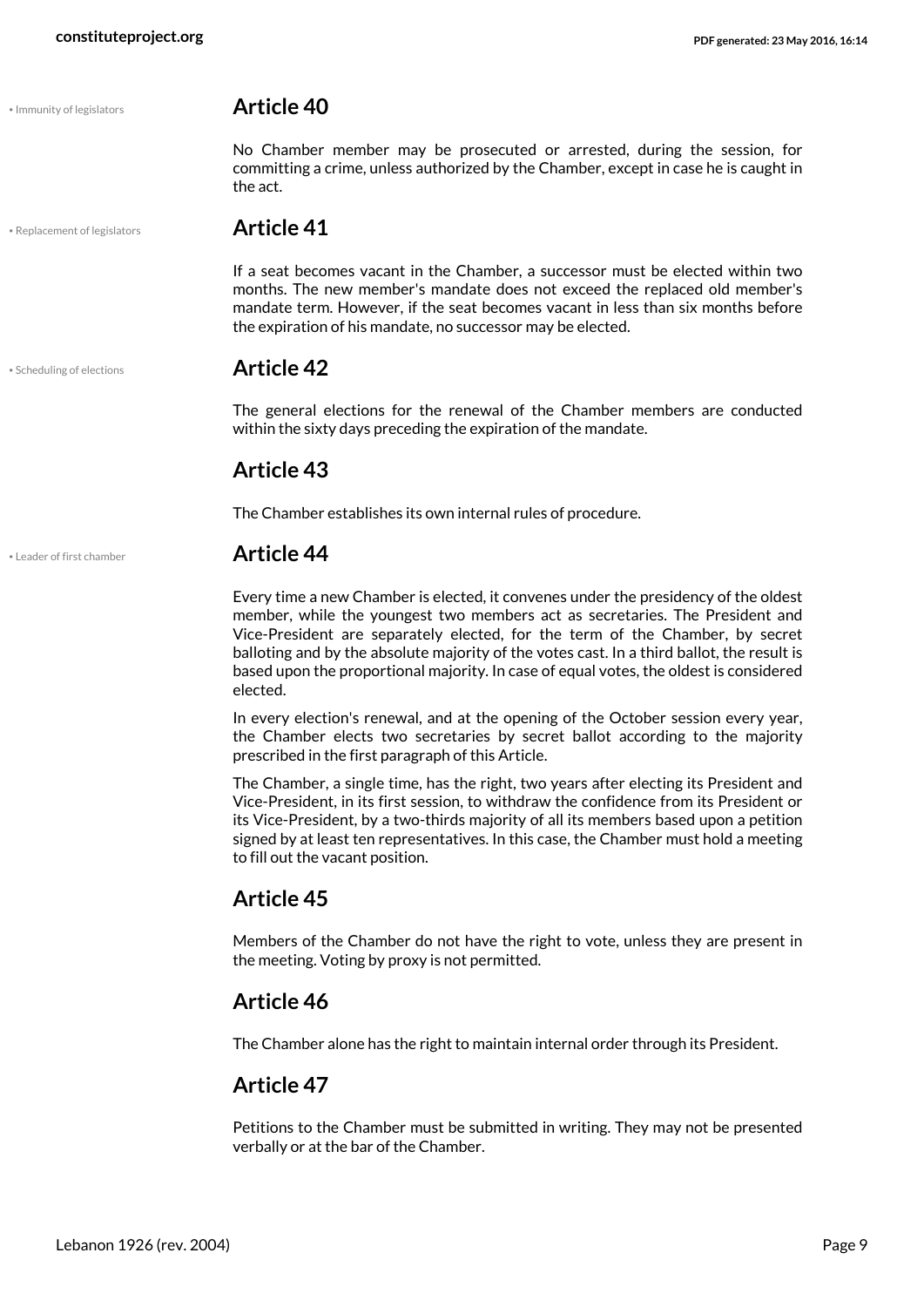• Compensation of legislators **Article 48**

<span id="page-9-3"></span>The remuneration of the members of the Chamber shall be determined by law.

### <span id="page-9-0"></span>**Chapter Four: The Executive Power**

### <span id="page-9-1"></span>**First: The President of the Republic**

### • Name/structure of executive(s) **Article 49**

• Duty to obey the constitution

• Designation of commander in chief • Advisory bodies to the head of state

<span id="page-9-15"></span>• Secret ballot

• Head of state selection

• Eligibility for head of state • Head of state term length

• Head of state term limits

• Eligibility for head of state

<span id="page-9-8"></span>• God or other deities **Article 50** • Oaths to abide by constitution

<span id="page-9-16"></span><span id="page-9-12"></span>• Foreign affairs representative **Article 52** • International law • Treaty ratification

<span id="page-9-13"></span><span id="page-9-5"></span><span id="page-9-4"></span><span id="page-9-2"></span>The President of the Republic is the Chief of State, and the symbol of the unity of the Homeland. He ensures the respect of the Constitution, and the maintenance of Lebanon's independence, its unity, and its territorial integrity in accordance with the provisions of the Constitution. He chairs the Higher Defence Council. He is the Commander in Chief of the armed forces which are subject to the authority of the Council of Ministers.

<span id="page-9-11"></span><span id="page-9-10"></span><span id="page-9-9"></span>The President of the Republic is elected by secret ballot, by a two-thirds majority of the votes cast in the Chamber of Deputies in the first round. The President's term in office is six years. He may only be reelected after a period of six years has lapsed since the end of his previous term. Nobody is eligible for the Presidency of the Republic if he does not meet the conditions for election to the Chamber of Deputies or is barred by them from being a candidate.

<span id="page-9-6"></span>The judges and the civil servants of the first category or the equivalent category in all public administrations, public bodies and other public law corporations are not eligible to be elected during the exercise of their official functions and during the two years following their resignation and the actual termination of their functions or the date of their retirement.

<span id="page-9-14"></span>When the President of the Republic assumes his office, he has to take the oath of loyalty to the Nation and the Constitution, before the Parliament, according to the following text:

"I swear by Almighty God to respect the Constitution of the Lebanese Nation and its laws, and to maintain the independence of the Lebanese Homeland, and its territorial integrity."

### **Article 51**

The President of the Republic promulgates the laws according to the time limits specified by the Constitution, after their approval by the Chamber. He asks for their publication, without having the right to amend them or exempt anyone from being subject to their provisions.

<span id="page-9-7"></span>The President of the Republic assumes the negotiations to sign international treaties and ratify them with the consent of the Head of Government. They cannot be ratified, except after the approval of the Council of Ministers. The Government brings them to the attention of the Chamber of Deputies, as soon as the interest and safety of the State permit. Treaties involving provisions related to the State finances, trade treaties, and other treaties which cannot be annulled on a yearly basis, cannot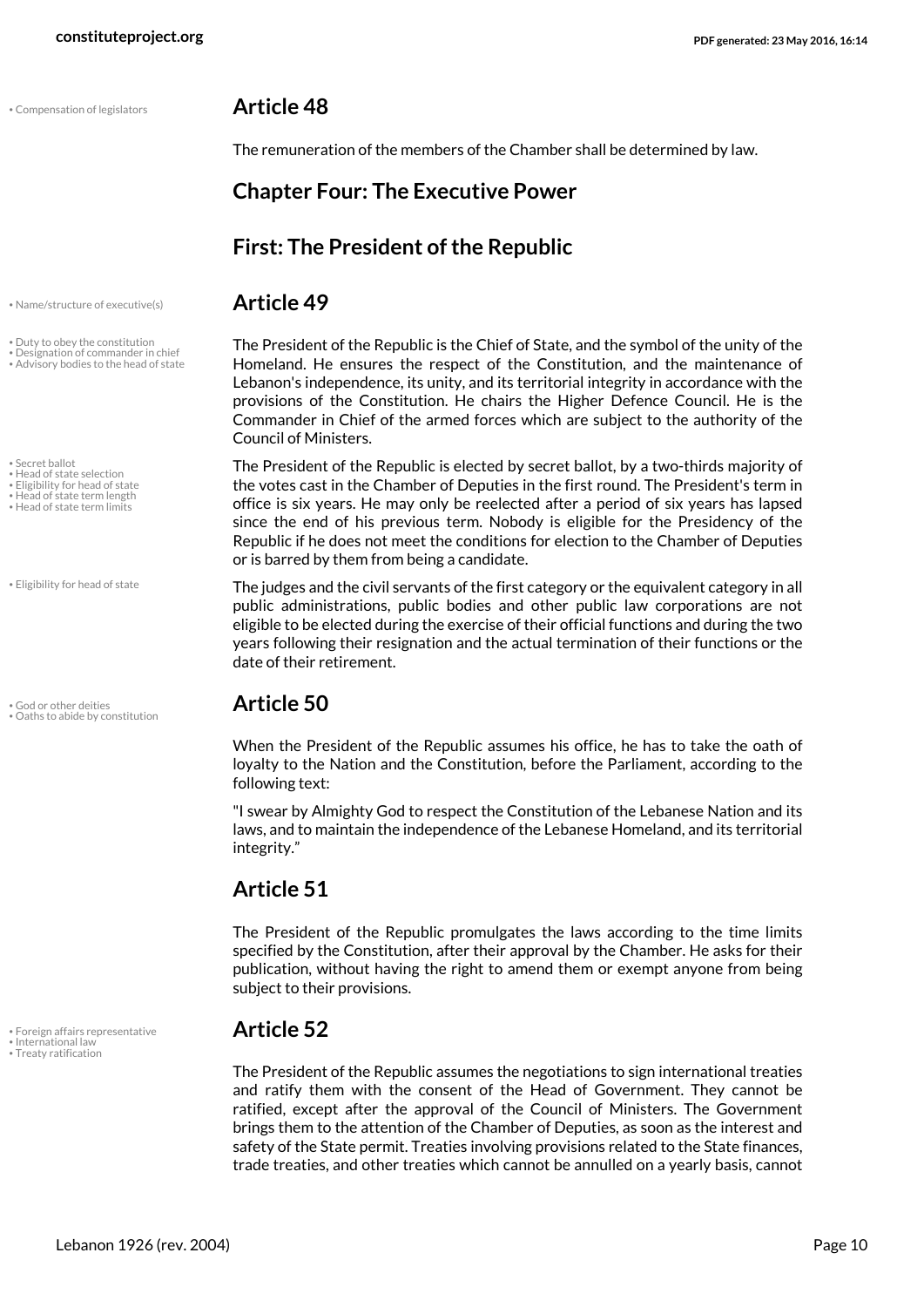• Head of government selection

- 
- <span id="page-10-1"></span><span id="page-10-0"></span>• Cabinet removal • Cabinet selection

<span id="page-10-5"></span>• Power to pardon

<span id="page-10-4"></span>

be ratified except after the approval of the Chamber of Deputies.

### • Head of state powers **Article 53**

- **1.** The President of the Republic presides over the Council of Ministers, whenever he wishes, without participating in the vote.
- <span id="page-10-3"></span>**2.** The President of the Republic appoints the Head of Government in charge of consulting with the President of the Chamber of Deputies with respect to representative mandatory consultations, the results of which are officially reported to him.
- Head of government selection **3.** He promulgates a decree appointing the Prime Minister separately.
	- **4.** He promulgates with the consent of the Prime Minister, the decree to form the Government, and the decrees to accept the resignation of Ministers or their dismissal.
	- **5.** He promulgates, independently, the decrees to accept the resignation of the Government or to consider it resigning.
	- **6.** To transmit the bills, submitted to him by the Council of Ministers, to the Chamber of Deputies.
	- **7.** To receive the Ambassadors, and accept their accreditation.
	- **8.** He presides over official ceremonies, and grants State badges of honor by decree.
	- **9.** He grants special pardon by decree, but the general pardon can only be granted by law.
	- **10.** In case of necessity, he addresses messages to the Chamber of Deputies.
	- **11.** He presents any of the urgent matters to the Council of Ministers, outside the agenda.
	- **12.** He calls the Council of Ministers to extraordinary meetings, as he deems necessary, in agreement with the Head of Government.

### **Article 54**

Decisions of the President of the Republic must be countersigned by the Head of Government and the Minister or Ministers concerned, with the exception of the decree nominating the Head of Government and the decree accepting the resignation of the Government or considering it resigned.

As for the decree promulgating laws, it is countersigned by the Head of Government.

• Dismissal of the legislature **Article 55**

<span id="page-10-2"></span>In the cases specified in Articles 65 and 77 of this Constitution, the President of the Republic may ask the Council of Ministers for the dissolution of the Chamber of Deputies before the expiration of its mandate. Accordingly, if the Council of Ministers decides to dissolve the Chamber, the President of the Republic issues the dissolution decree. In this case, the electoral bodies convene, according to the provisions of Article 25 of the Constitution, and the new Chamber is convened within fifteen days following the proclamation of the election.

The staff of the office of the Chamber continues to manage the business until the new Chamber is elected.

In case the elections are not conducted within the time limit specified in Article 25 of the Constitution, the dissolution decree is considered null, as if non-existent, and the Chamber of Deputies continues to exercise its powers according to the Constitution.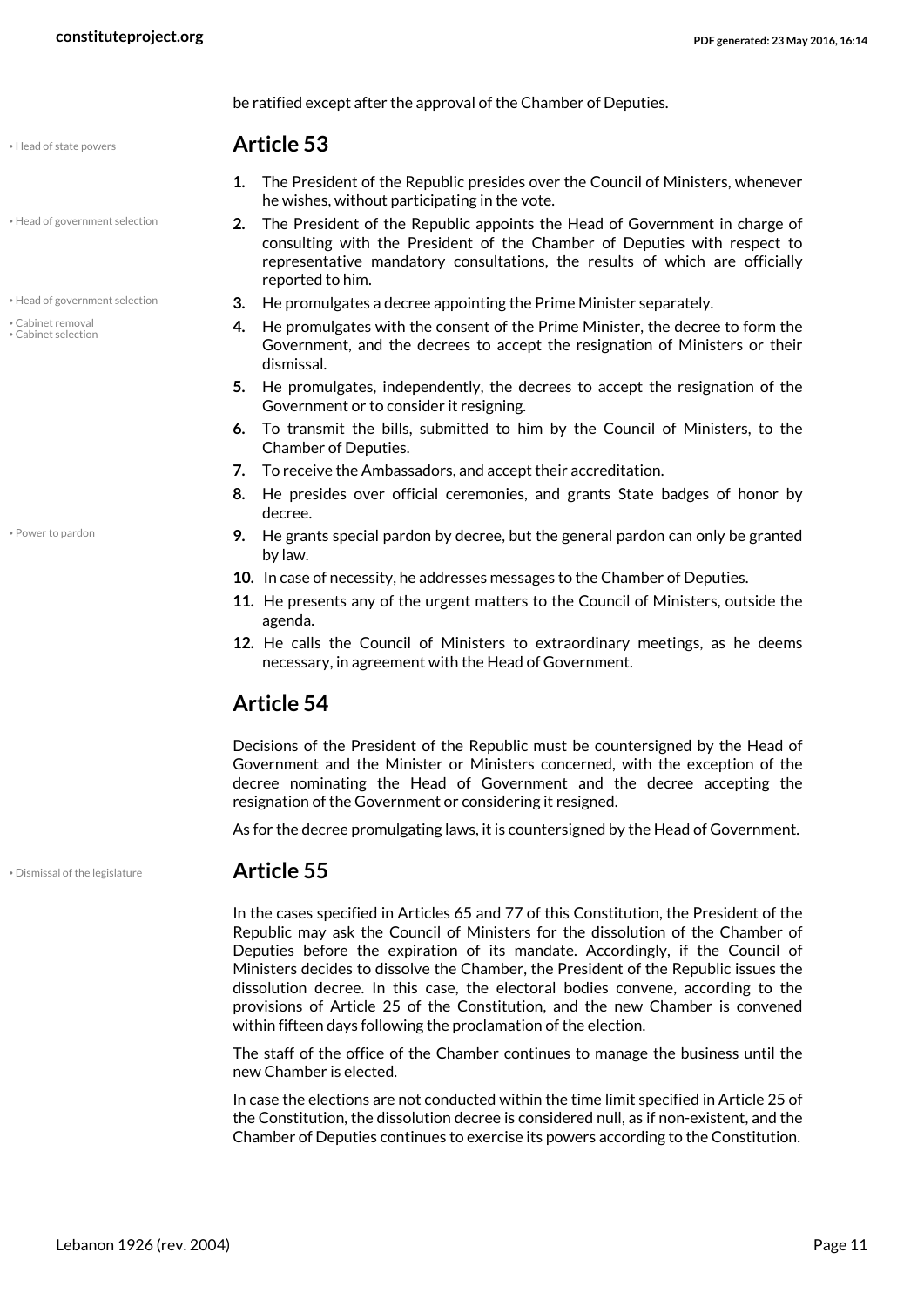• Head of state removal **Article 60** • Head of state immunity

### • Structure of the courts

The President of the Republic promulgates the laws, finally approved within a month after transferring them to the Government, and asks for their publication. As for the laws which the Chamber decides their urgent promulgation, he must promulgate them within five days, and asks for their publication.

He promulgates the decrees and asks for their publication. He has the right to ask the Council of Ministers to reconsider any of the decisions made by the Council within fifteen days from the date of depositing it with the President of the Republic. If the Council of Ministers insists upon the decision made, or if the time limit expired without promulgating the decree or returning it, the decision on the decree is considered in force, and must be published.

<span id="page-11-5"></span><span id="page-11-0"></span>After informing the Council of Ministers, the President of the Republic has the right to request a reconsideration of the law, once during the time limit for its promulgation. His request may not be refused. When the President uses this right, [he] shall not be required to promulgate the law, until it is approved by the Chamber, after another discussion related to it, and passing it by the absolute majority of the total members constituting the Chamber legally.

In case of the expiration of the time limit without promulgating the law or returning it, it is considered in force legally, and must be published.

### • Head of state decree power **Article 58**

<span id="page-11-1"></span>Every bill the Government decides to be urgent, with the approval of the Council of Ministers, and referring to that in the transmittal decree, the President of the Republic — after forty days from its submission to the Council, and after including it in a public calendar, and reading it therein, and the expiration of this period without taking any action — can promulgate a decree putting it into force, after the approval of the Council of Ministers.

### **Article 59**

The President of the Republic may adjourn the Chamber for a period not exceeding one month. He may not do that more than twice in the same session.

<span id="page-11-4"></span><span id="page-11-2"></span>While performing his functions, the President of the Republic cannot be accountable except in his violation of the Constitution, or in case of high treason.

His liability for ordinary crimes is subject to public laws. He cannot be charged with these crimes, or with violating the Constitution and high treason except by the Chamber of Deputies by a decision issued by a two-thirds majority of all its members, and is tried before the Supreme Council provided for in Article 80. The public prosecution function before the Supreme Council is assumed by a judge appointed by the Supreme Court in plenary session.

<span id="page-11-3"></span>

### • Head of state removal **Article 61**

Once the President of the Republic is impeached, he is suspended and the presidency stays vacant until the case is decided by the Supreme Council.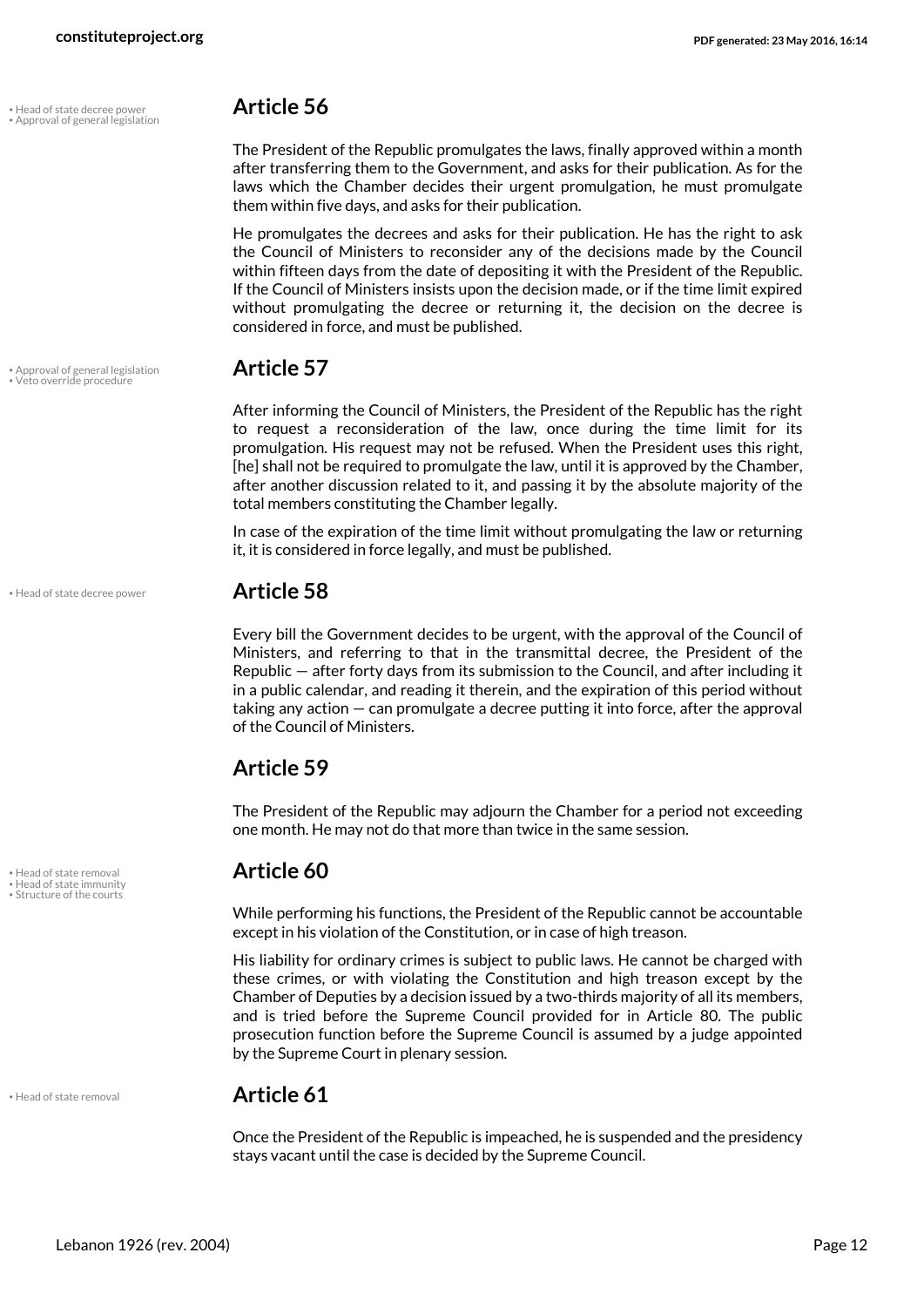In case the presidency becomes vacant for whatever reason, the functions of the President of the Republic are delegated to the Council of Ministers.

### **Article 63**

Remunerations of the President of the Republic are determined by a law, and they cannot be increased or decreased during the term of his office.

### <span id="page-12-0"></span>**Second: The Prime Minister**

# • Name/structure of executive(s) **Article 64** • Head of government powers

<span id="page-12-4"></span><span id="page-12-3"></span>The Prime Minister is the Head of Government. He represents it, speaks in its name, and is responsible for executing the public policy made by the Council of Ministers. He assumes the following powers:

- Advisory bodies to the head of state
- <span id="page-12-1"></span>**1.** He presides over the Council of Ministers. By law, he is Vice President of the Supreme Council of Defense.
- **2.** He conducts the representative consultations for the formation of the Government, and countersigns with the President of the Republic, the decree of its formation. The Government must present its ministerial program to the Chamber of Deputies for a vote of confidence within thirty days from the date of promulgating the decree of its formation. The Government cannot assume its functions before a vote of confidence, nor after its resignation, nor after considering it resigned, except in the narrow sense to manage the business.
- **3.** He presents the public policy of the Government to the Chamber of Deputies.
- **4.** He countersigns all decrees with the President of the Republic, except the decree nominating him Head of Government, or the decree accepting the Government's resignation, or considering it resigned.
- <span id="page-12-2"></span>**5.** He signs the decree to open an extraordinary session and the decrees promulgating the laws and the request to reconsider them.
- **6.** He convenes the Council of Ministers, and elaborates its agenda. He notifies the President of the Republic, in advance, of the topics included therein, and of the urgent topics to be discussed.
- **7.** He follows upon the achievements of the administrations and public organizations, and coordinates among Ministers, and provides guidance to ensure the good performance.
- **8.** He convenes working sessions with the concerned institutions in the State, in the presence of the Minister in charge.

• Extraordinary legislative sessions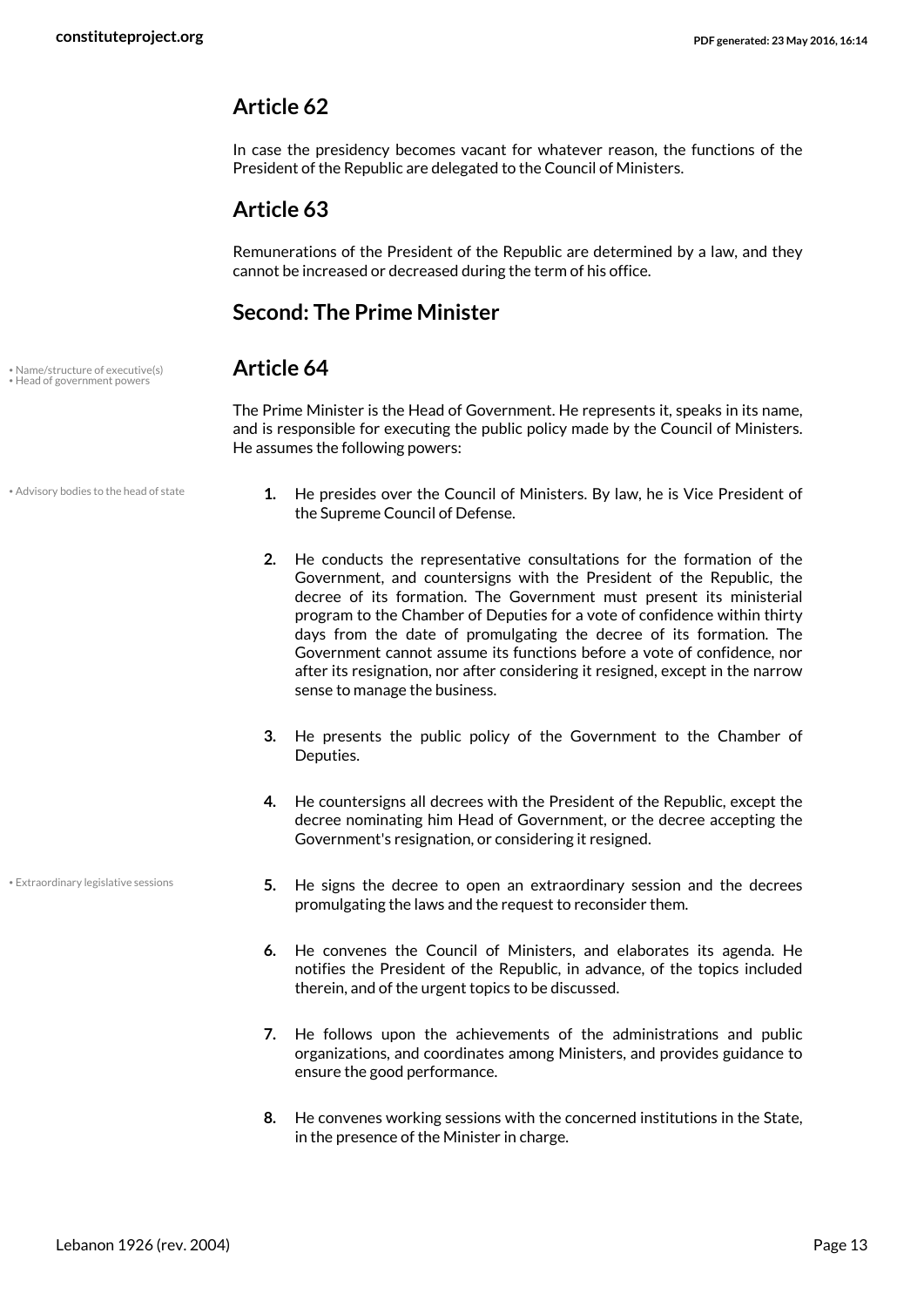### <span id="page-13-0"></span>**Third: The Council of Ministers**

# <span id="page-13-10"></span>• Establishment of cabinet/ministers **Article 65** • Powers of cabinet

<span id="page-13-7"></span>The executive power is vested in the Council of Ministers, and is the power to which the Armed Forces are subjected. Of the functions it performs, are:

- **1.** Elaborating the public policy for the State in all fields, the bills and organizational decrees, and taking the decisions necessary for their implementation.
- **2.** Taking care of the enforcement of laws and orders, overseeing the functions of all the State apparatus, including administrations and civil, military, and security organizations, without exception.
- **3.** Appointing State employees, dismissing them, and accepting their resignations, according to the law.
- **4.** Dissolving the Chamber of Deputies by a request from the President of the Republic, if the Chamber abstains, for other than compelling reasons, from convening during an ordinary session, or during two extraordinary successive sessions, not less than one month each, or in case of rejecting the Budget as a whole for the purpose of paralyzing the hand of the Government to act. This right cannot be exercised another time for the same reasons which lead to the dissolution of the Chamber in the first time.
- **5.** The Council of Ministers convenes periodically in a special headquarters, and is presided over by the President of the Republic whenever he attends its sessions. The legal quorum for its convening is a two-thirds majority of its members. Its decisions are taken by consent, but if this is impossible, then by voting, and its decisions are taken by the majority of those present.

<span id="page-13-9"></span><span id="page-13-4"></span><span id="page-13-3"></span>The basic issues need the consent of two-thirds of the Government members, as specified in the decree of its formation. The following are basic issues: Amending the Constitution, declaring and canceling the state of emergency, war and peace, public mobilization, international accords and treaties, state budget, overall development plans, and long term, appointing employees of the first cadre and its equivalent, reconsidering the redistricting, dissolving the Chamber of Deputies, elections law, nationality law, personal affairs laws, dismissing the Ministers.

<span id="page-13-5"></span>

<span id="page-13-11"></span><span id="page-13-8"></span><span id="page-13-6"></span>• Emergency provisions • International law • Dismissal of the legislature • Treaty ratification • Power to declare/approve war

• Constitution amendment procedure

• Budget bills

<span id="page-13-2"></span><span id="page-13-1"></span>• Budget bills • Cabinet removal

• Dismissal of the legislature

### • Eligibility for cabinet **Article 66**

Only Lebanese may assume the ministry, and no one may assume the ministry unless he meets the requirements which qualify him for representation.

The Ministers assume the management of the State's interests, and they are responsible for implementing the orders and laws, each in the matters of his department and within his jurisdiction.

The Ministers are collectively liable to the Chamber of Deputies for the Government's public policy, and individually assume the responsibility of their personal actions.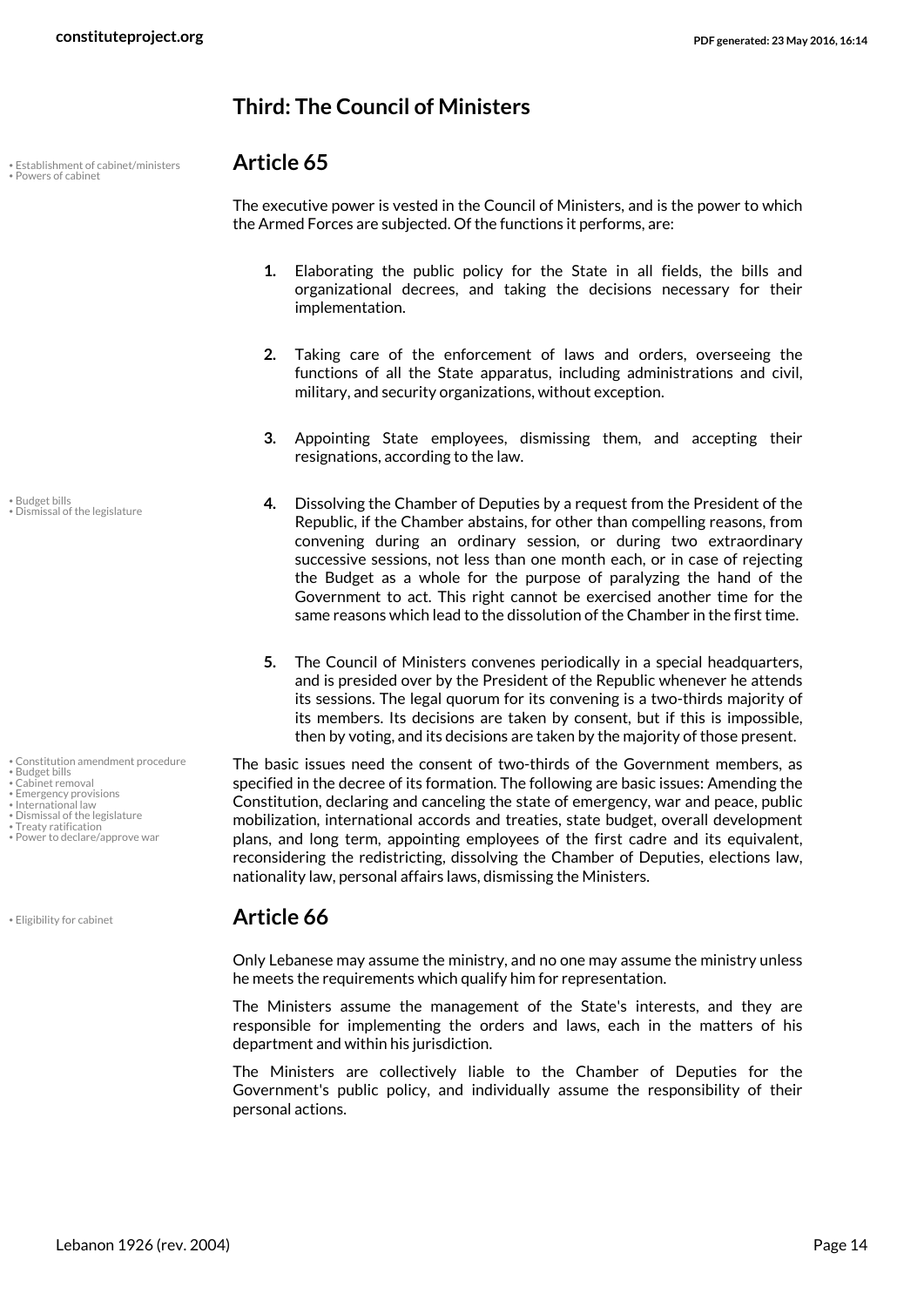Ministers have the right to attend the Council if they so desire, and to be heard when they request to talk, and be assisted by whomever they decide from their department.

### • Cabinet removal **Article 68**

When the Council takes a vote of no confidence against any of the Ministers, according to Article 37, this Minister must resign.

### • Cabinet removal **Article 69**

- **1.** The Government is considered resigned under the following circumstances:
	- **a.** If its Head resigns.
	- **b.** If it loses a third of the number of its members, as prescribed in the decree of its formation.
	- **c.** If its Head dies.
	- **d.** When the President of the Republic takes office.
	- **e.** At the beginning of the term of the Chamber of Deputies.
	- **f.** When there is a vote of no confidence against it, at the initiative of the Chamber of Deputies, or at its own initiative.
- **2.** A Minister is dismissed by a decree signed by the President of the Republic and countersigned by the Head of Government, after the approval of two-thirds of the members of Government.
- **3.** When the Government resigns or is considered resigned, the Chamber of Deputies is legally in an extraordinary session, until a new Government is formed and acquires a vote of confidence.

<span id="page-14-1"></span>The Chamber of Deputies may charge the Prime Minister and Ministers with high treason, or with the violation of duties assigned to them. A decision to impeach cannot be issued except by a two-thirds majority of all the members of the Chamber of Deputies. A special law determines the conditions of the legal responsibility of the Prime Minister and Ministers.

<span id="page-14-2"></span>The Prime Minister and the accused Minister are tried before the Supreme Council.

### **Article 72**

Once the decision for impeachment is issued against the Prime Minister, he is suspended, and if he resigns, his resignation shall not prevent judicial proceedings from being instituted or continued against him.

• Cabinet removal **Article 70** • Head of government removal • Head of government immunity

<span id="page-14-0"></span>• Cabinet removal **Article 71** • Head of government removal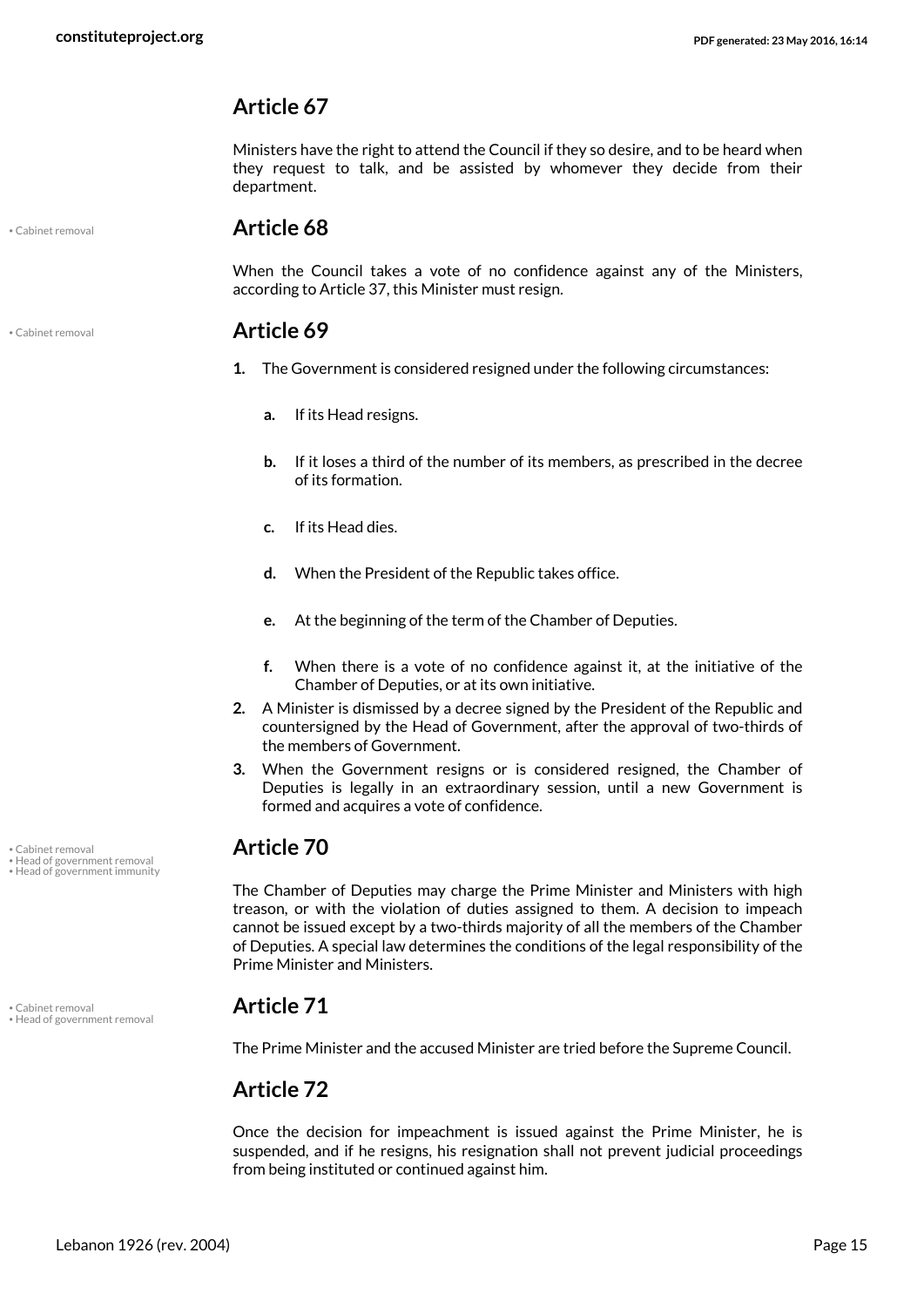# <span id="page-15-0"></span>**PART III**

### <span id="page-15-1"></span>**A. Election of the President of the Republic**

### **Article 73**

One month at least and two months at most, before the expiration of the office term of the President of the Republic, the Chamber is convened by a summons of its President, to elect the new President of the Republic. If the Chamber is not summoned for this purpose, it convenes legally on the tenth day preceding the expiration date of the President's term in office.

### • Head of state replacement **Article 74**

<span id="page-15-4"></span>If the presidency becomes vacant because of the death of the President, or his resignation, or any other reason, the Chamber convenes immediately by law to elect the successor, and if the presidency happened to be vacant, while the Chamber of Deputies is dissolved, the electoral bodies are summoned to convene without delay, and the Chamber is legally convened, immediately as soon as the elections have taken place.

### **Article 75**

The Chamber convened to elect the President of the Republic, is considered an electoral body, not a legislative body, and must proceed immediately for the election of the Head of State without any discussion, or any other matter.

### • Constitution amendment procedure **B. Amendment of the Constitution**

### <span id="page-15-3"></span><span id="page-15-2"></span>**Article 76**

The Constitution may be revised based upon an initiative by the President of the Republic, and so, the Government introduces a bill to the Chamber of Deputies.

### **Article 77**

The Constitution, also, may be revised based upon the initiative of the Chamber of Deputies. In this case, the process is as follows:

In the course of an ordinary session, the Chamber of Deputies has the right, based upon the initiative of at least ten of its members, to introduce a proposal to revise the Constitution by a two-thirds majority of all the members legally constituting the Chamber.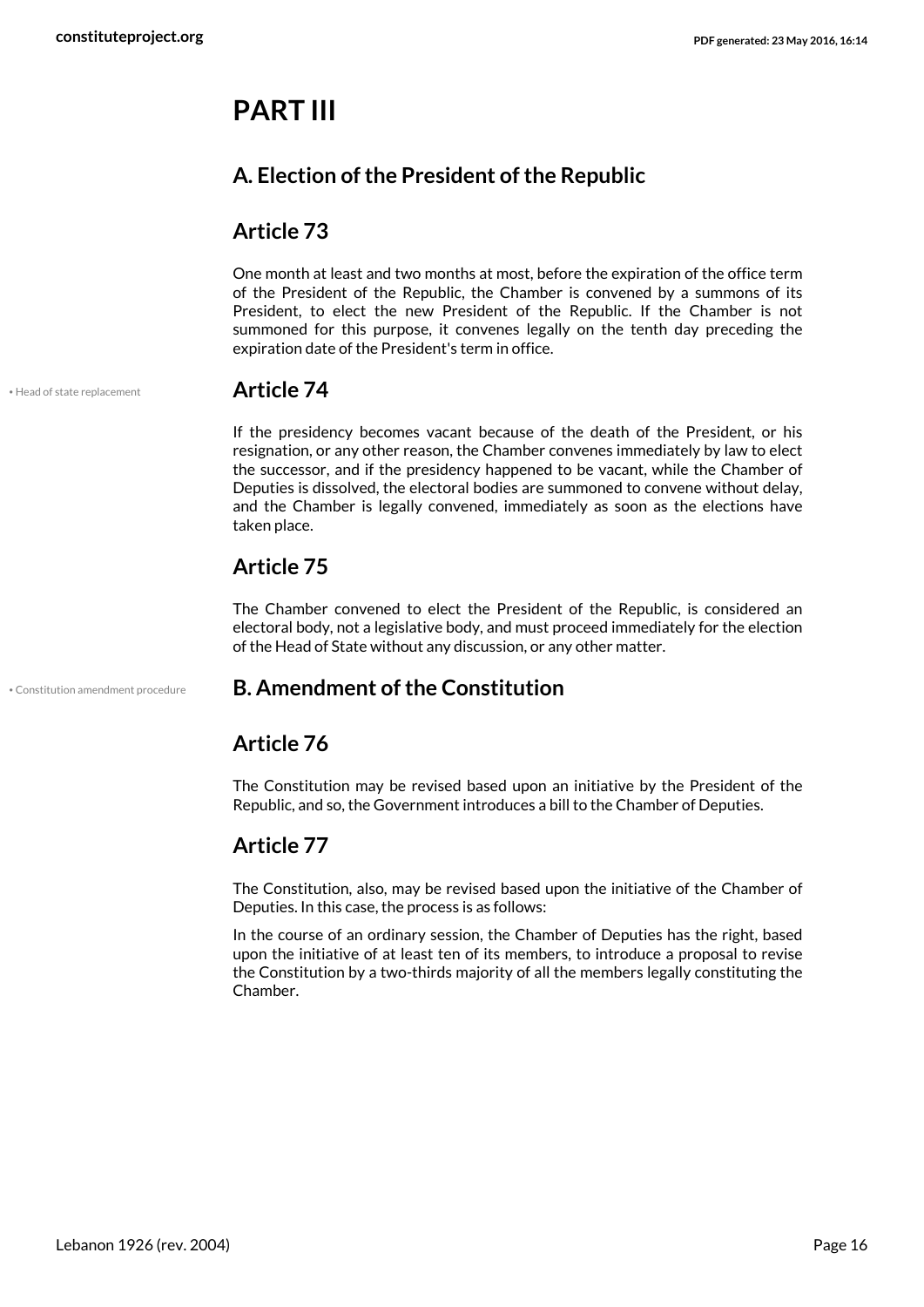However, the matters and issues included in the proposal must be clearly defined and enumerated. The President of the Chamber, then, communicates this proposal to the Government, requesting that it drafts a bill for this purpose. If the Government approves the proposal of the Chamber by a two-thirds majority, it must prepare a draft law, and introduce it to the Chamber within four months. If it does not approve, it must return the decision to the Chamber for a further study. If the Chamber insists on it by a three-fourths majority of all the members constituting the Chamber legally, then the President of the Republic may either respond to the wish of the Chamber, or may ask the Council of Ministers to dissolve it and conduct new elections within three months. If the new Chamber insists upon the necessity of the amendment, then the Government must acquiesce and introduce the amendment proposal in the period of four months.

### <span id="page-16-0"></span>**C. Procedures of the Chamber of Representatives**

• Constitution amendment procedure **Article 78**

If an amendment proposal of the Constitution is introduced to the Chamber, it must confine to the debate, until it is voted upon before any other action. However, it cannot debate or vote except on matters and issues specifically and clearly determined in the proposal which had been introduced to it.

<span id="page-16-4"></span>When an amendment proposal of the Constitution is introduced to the Chamber, it cannot discuss it or vote upon it, unless a two-thirds majority of the members legally

The President of the Republic must promulgate the Law relating to the Constitutional amendment in the same manner and conditions required for the promulgation and publication of the ordinary laws. He has the right to ask the Chamber to reconsider the proposal another time, during the time limit for the promulgation, and after notifying the Council of Ministers. Voting upon it is, also, by

constituting the Chamber are present. Voting must be in the same majority.

**PART IV: MISCELLANEOUS PROVISIONS**

• Constitution amendment procedure **Article 79**

<span id="page-16-6"></span><span id="page-16-5"></span><span id="page-16-2"></span>**A. The Supreme Council**

# • Cabinet removal **Article 80** • Head of government removal • Head of state removal

<span id="page-16-1"></span>a two-thirds majority.

• Courts for judging public officials The Supreme Council, whose mission is to impeach the President and Ministers, consists of seven Deputies elected by the Chamber of Deputies, and eight of the highest-rank Lebanese Judges according to the judicial hierarchy, or according to seniority in case of their equal ranks. They convene under the presidency of the Judge with the highest rank. The impeachment decisions are issued by the Supreme Council by a majority of ten votes. The impeachment proceedings therein are determined by a special law.

<span id="page-16-3"></span>

<span id="page-16-7"></span>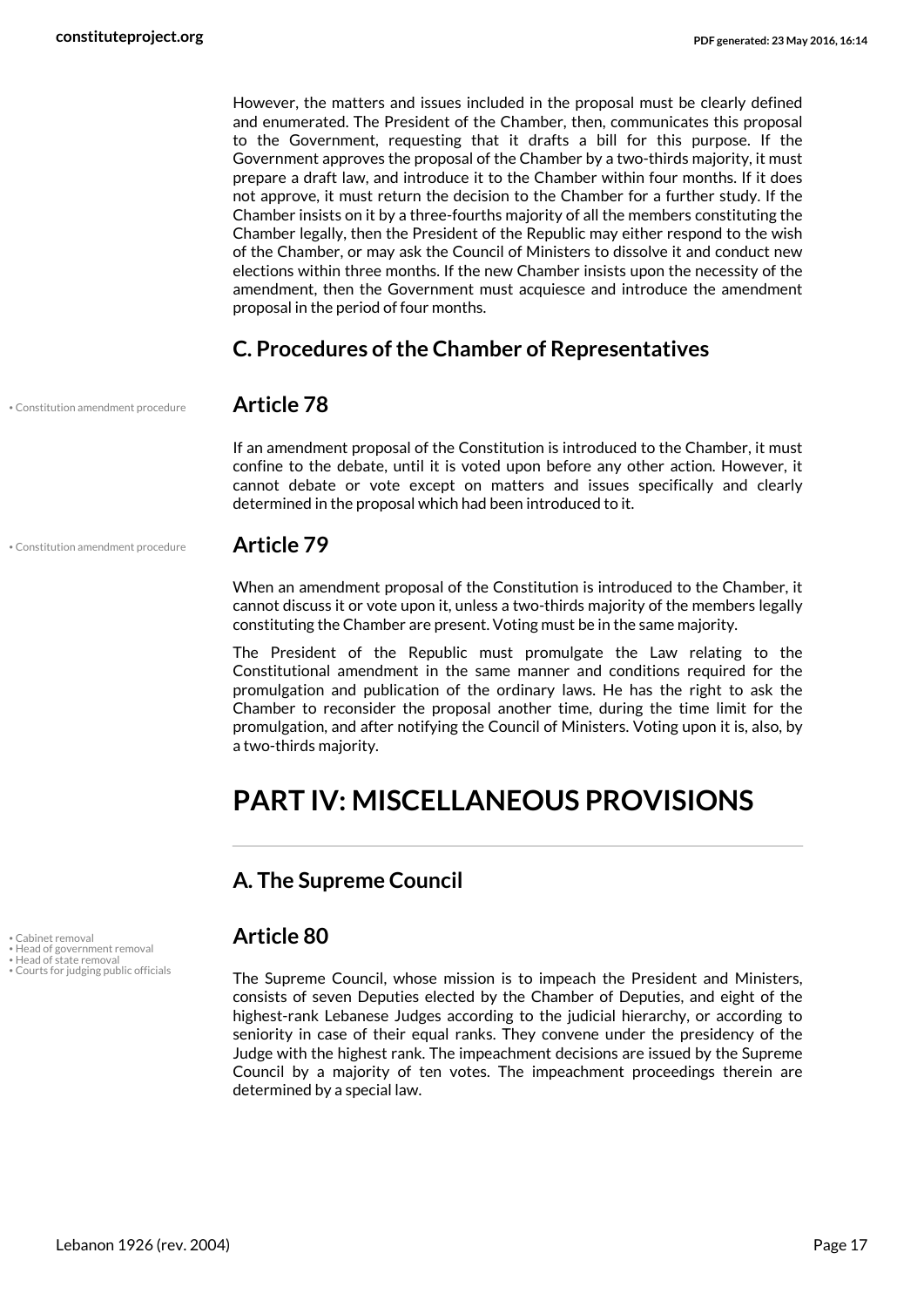### <span id="page-17-0"></span>**B. On Finance**

### **Article 81**

Public taxes are imposed. In the Lebanese Republic, no tax can be established or levied, except by a comprehensive law whose rules are applied to all the Lebanese territory without exception.

### **Article 82**

No tax may be amended or eliminated except by a law.

### • Budget bills **Article 83**

Every year, at the beginning of the October session, the Government introduces to the Chamber of Deputies, a Budget including State expenditures and its revenues for the next year. The Budget is voted upon item by item.

# • Budget bills **Article 84** • Spending bills

During the debate of the budget and proposals of additional and extraordinary appropriations, the Chamber may not increase the proposed appropriations in the draft budget, or in the rest of the mentioned proposals, whether in the form of an amendment introduced, or through initiative. However, at the end of the debate, it may decide through initiative, laws creating new expenditures.

# • Budget bills **Article 85** • Spending bills

An extraordinary appropriation may not be opened, except by a special law. However, if unforeseen circumstances create urgent expenditures, the President of the Republic issues a decree, based upon a decision made by the Council of Ministers, to open extraordinary or additional appropriations, and by transfer of appropriations in the budget, without exceeding the upper limit determined in the budget law. These measures must be submitted to the Chamber for approval in its first ensuing session.

<span id="page-17-2"></span>If the Chamber of Deputies does not decide definitely in the matter of the budget proposal before the expiration of the session devoted for its examination, then the President of the Republic, with the agreement of the Head of Government, convenes the Chamber immediately to an extraordinary session lasting to the end of January to continue the budget examination. If this extraordinary session is over without definitely deciding on the budget proposal, then the Council of Ministers may take a decision based upon which the President of the Republic issues a decree adapting and putting into force the proposal in the form it was introduced to the Chamber. The Council of Ministers may not use this right, unless the budget proposal was introduced to the Chamber at least fifteen days prior to its session.

However, during that extraordinary session, taxes, costs, duties, imposts and other revenues are collected as before. The budget of the previous year is used as a basis, adding to it the newly-opened additional permanent appropriations, and excluding from it the eliminated permanent appropriations. The Government receives the January expenditures of the new year based upon the provisional twelfth.

<span id="page-17-3"></span>

<span id="page-17-1"></span>• Budget bills **Article 86** • Extraordinary legislative sessions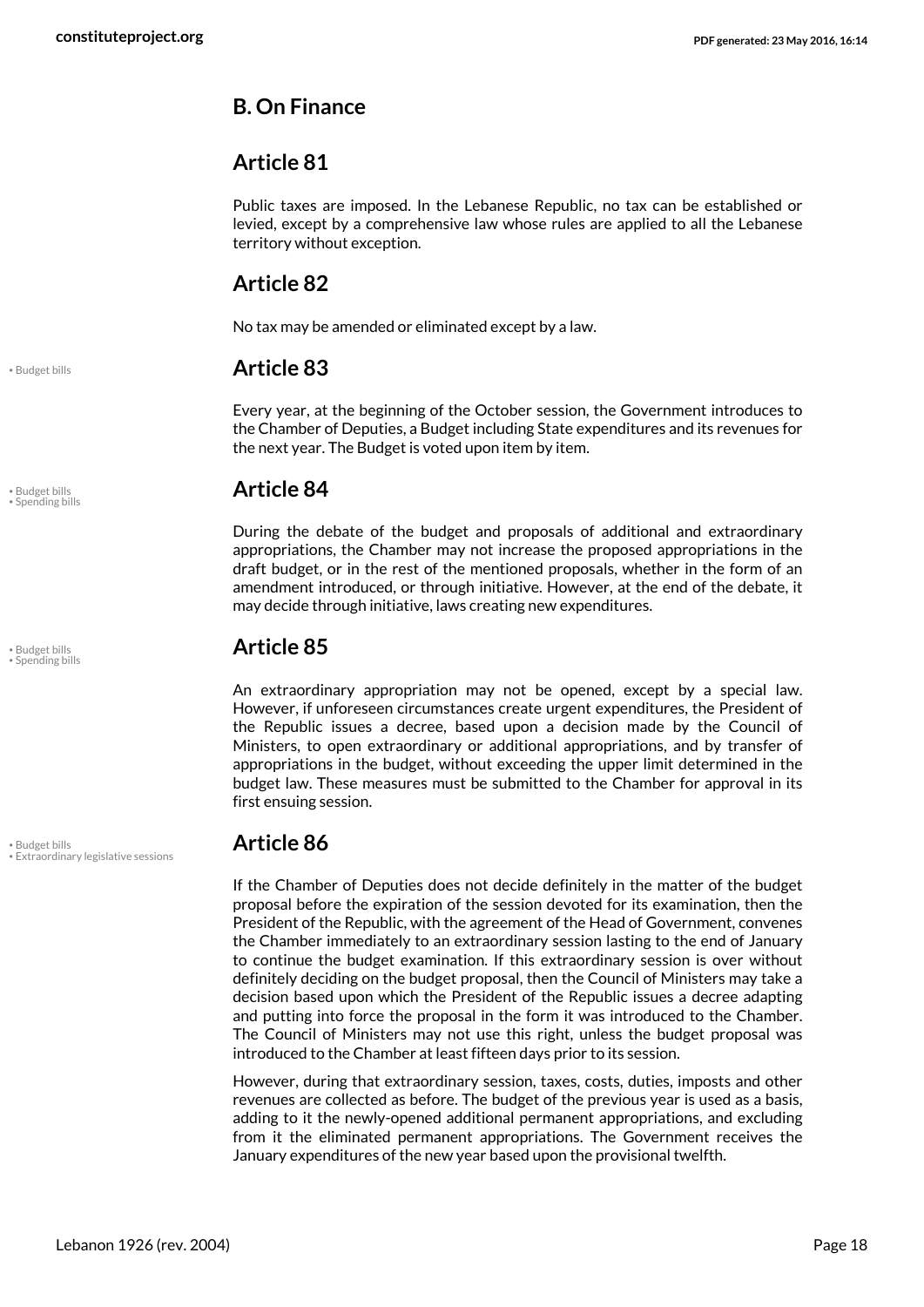The accounts of the final financial administration for every year must be submitted to the Chamber for approval, before publishing the budget of the second year which follows that year. A special law will be made to establish the Bureau of Accounts.

### **Article 88**

No public debt, nor obligation to spend funds from the Budget, may be contracted except according to law.

• Ownership of natural resources **Article 89**

<span id="page-18-2"></span>No obligation nor concession to exploit the natural resources of the country, nor any service of public utility, nor any monopoly may be granted except according to law and for a limited time.

# <span id="page-18-0"></span>**PART V: PROVISIONS RELATING TO THE MANDATORY POWER AND THE LEAGUE OF NATIONS**

### **Articles 90 91 and 92**

(These Articles were abrogated by the Constitutional Law promulgated on November 9, 1943.)

### **Article 93**

(Abrogated by the Constitutional Law promulgated on January 21, 1947.)

### **Article 94**

(Abrogated by the Constitutional Law promulgated on November 9, 1943.)

# <span id="page-18-1"></span>**PART VI: CONCLUDING AND TEMPORARY PROVISIONS**

### **Article 95**

The Chamber of Deputies, elected on the basis of half Moslems and half Christians, must take the appropriate measures to eliminate political sectarianism, according to an interim plan, and the formation of a National Council under the presidency of the President of the Republic consisting, in addition to the President of the Chamber of Deputies and the Prime Minister, political, intellectual and social notables.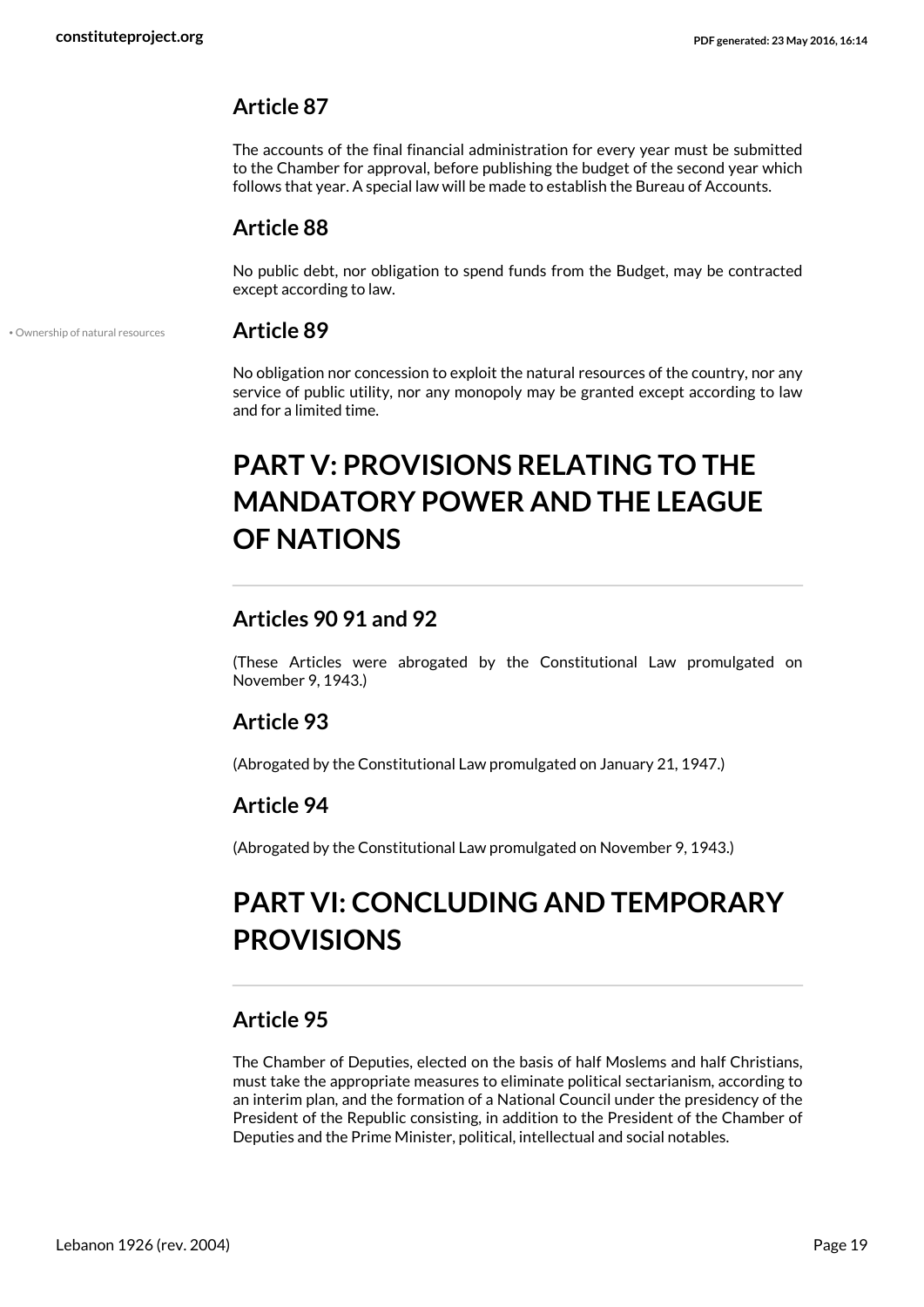The mission of the Council is to study and suggest the means capable of eliminating the sectarianism, and introducing them to the Chamber of Deputies and the Council of Ministers, and to follow up on the interim plan.

In the transitory period:

- **a.** The sects are fairly represented in the formation of the Cabinet.
- **b.** The rule of sectarian representation is abrogated. Jurisdiction and efficiency are adopted in public employment, the Judiciary, the military and security establishments, the public and mixed organizations, according to the exigencies of national harmony, with the exception of the jobs of the first rank and the equivalence of the first rank therein. These jobs are equally divided between Christians and Moslems without specifying any job to a specific sect, taking into consideration the two principles of jurisdiction and efficiency.

### **Articles 96 97 98 99 and 100**

(Abrogated by the Constitutional Law promulgated on January 21, 1947.)

### **Article 101**

Effective September 1, 1926, the State of Grand Lebanon is called The Lebanese Republic, without any further modification or amendment.

• Constitutionality of legislation **Article 102**

<span id="page-19-0"></span>All legislative provisions contrary to this Constitution are abrogated.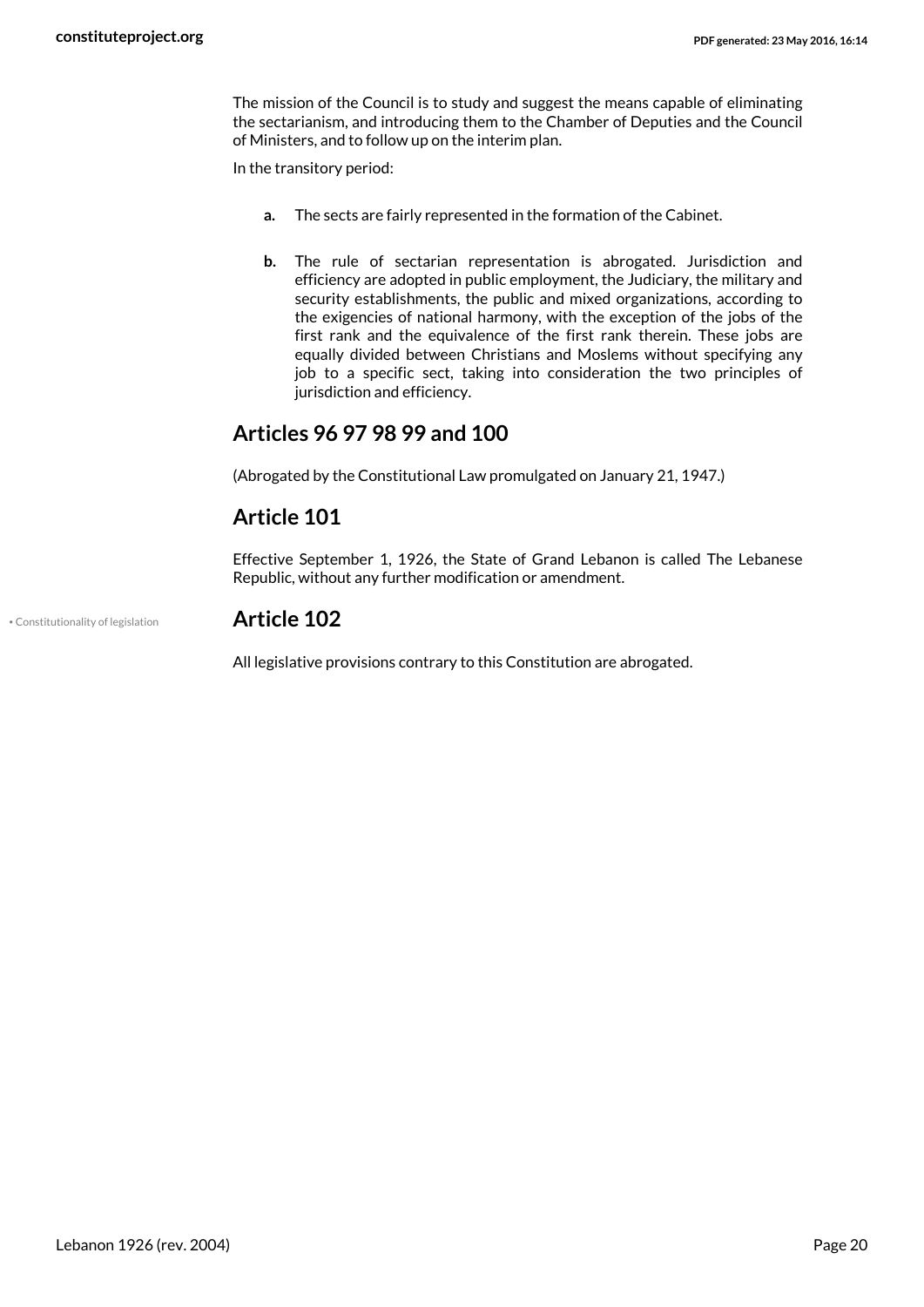### **Topic index**

### A Advisory bodies to the head of state  $\dots\dots\dots\dots\dots\dots\dots\dots\dots\dots\dots\dots\dots\dots\dots\dots$  . [10,](#page-9-2) [13](#page-12-1) Approval of general legislation . . . . . . . . . . . . . . . . . . . . . . . . . . . . . . . . . . . . . . . . . . . . . . . [12](#page-11-0) B Budget bills . . . . . . . . . . . . . . . . . . . . . . . . . . . . . . . . . . . . . . . . . . . . . . . . . . . . . . . . [8,](#page-7-0) [14,](#page-13-1) [18](#page-17-1) C Cabinet removal . . . . . . . . . . . . . . . . . . . . . . . . . . . . . . . . . . . . . . . . . . . . . . . . [8,](#page-7-1) [11](#page-10-0), [14,](#page-13-2) [15,](#page-14-0) [17](#page-16-3) Cabinet selection . . . . . . . . . . . . . . . . . . . . . . . . . . . . . . . . . . . . . . . . . . . . . . . . . . . . . . . . [11](#page-10-1) Civil service recruitment . . . . . . . . . . . . . . . . . . . . . . . . . . . . . . . . . . . . . . . . . . . . . . . . . . . . [5](#page-4-2) Claim of universal suffrage . . . . . . . . . . . . . . . . . . . . . . . . . . . . . . . . . . . . . . . . . . . . . . . . . . . [6](#page-5-1) Compensation of legislators . . . . . . . . . . . . . . . . . . . . . . . . . . . . . . . . . . . . . . . . . . . . . . . . . [10](#page-9-3) Conditions for revoking citizenship . . . . . . . . . . . . . . . . . . . . . . . . . . . . . . . . . . . . . . . . . . . . . [4](#page-3-1) Constitution amendment procedure . . . . . . . . . . . . . . . . . . . . . . . . . . . . . . . . . . . . . . [14,](#page-13-3) [16,](#page-15-3) [17](#page-16-4) Constitutional court powers . . . . . . . . . . . . . . . . . . . . . . . . . . . . . . . . . . . . . . . . . . . . . . . . . . [6](#page-5-2) Constitutional interpretation . . . . . . . . . . . . . . . . . . . . . . . . . . . . . . . . . . . . . . . . . . . . . . . . . [6](#page-5-3) Constitutionality of legislation . . . . . . . . . . . . . . . . . . . . . . . . . . . . . . . . . . . . . . . . . . . . . [6,](#page-5-4) [20](#page-19-0) Courts for judging public officials . . . . . . . . . . . . . . . . . . . . . . . . . . . . . . . . . . . . . . . . . . . . . [17](#page-16-5) D Designation of commander in chief . . . . . . . . . . . . . . . . . . . . . . . . . . . . . . . . . . . . . . . . . . . . [10](#page-9-4) Dismissal of the legislature . . . . . . . . . . . . . . . . . . . . . . . . . . . . . . . . . . . . . . . . . . . . . . . [11,](#page-10-2) [14](#page-13-4) Duty to obey the constitution . . . . . . . . . . . . . . . . . . . . . . . . . . . . . . . . . . . . . . . . . . . . . . . . [10](#page-9-5) E Eligibility for cabinet . . . . . . . . . . . . . . . . . . . . . . . . . . . . . . . . . . . . . . . . . . . . . . . . . . . . . . [14](#page-13-5) Eligibility for first chamber . . . . . . . . . . . . . . . . . . . . . . . . . . . . . . . . . . . . . . . . . . . . . . . . . . . [7](#page-6-1) Eligibility for head of state . . . . . . . . . . . . . . . . . . . . . . . . . . . . . . . . . . . . . . . . . . . . . . . . . . [10](#page-9-6) Emergency provisions . . . . . . . . . . . . . . . . . . . . . . . . . . . . . . . . . . . . . . . . . . . . . . . . . . . . . [14](#page-13-6) Establishment of cabinet/ministers . . . . . . . . . . . . . . . . . . . . . . . . . . . . . . . . . . . . . . . . . . [5,](#page-4-3) [14](#page-13-7) Establishment of constitutional court . . . . . . . . . . . . . . . . . . . . . . . . . . . . . . . . . . . . . . . . . . . [6](#page-5-5)

### F

Extraordinary legislative sessions . . . . . . . . . . . . . . . . . . . . . . . . . . . . . . . . . . . . . . . . . [8,](#page-7-2) [13,](#page-12-2) [18](#page-17-2)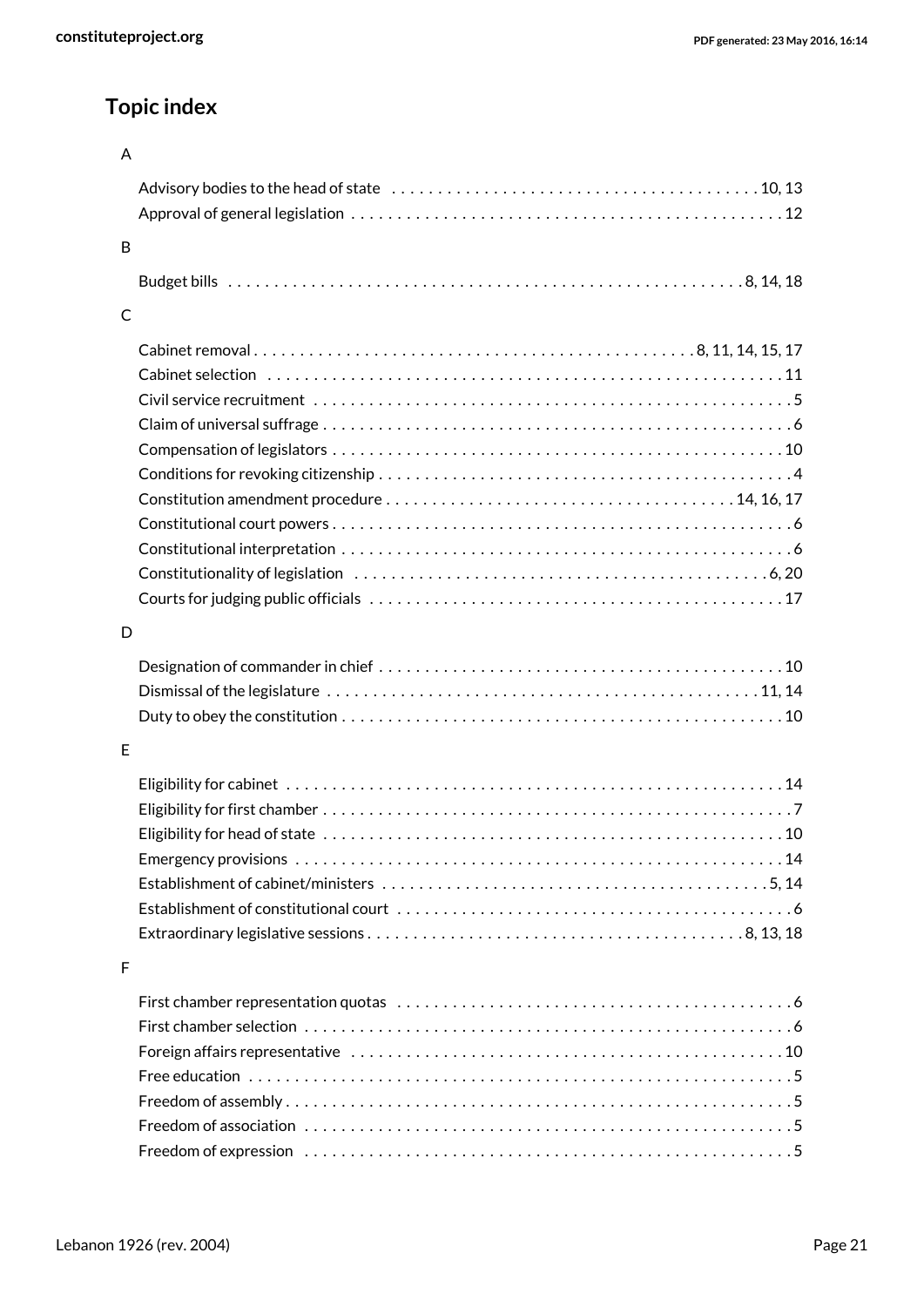| G            |                                                                                                                |
|--------------|----------------------------------------------------------------------------------------------------------------|
|              |                                                                                                                |
|              |                                                                                                                |
|              |                                                                                                                |
| H            |                                                                                                                |
|              |                                                                                                                |
|              |                                                                                                                |
|              |                                                                                                                |
|              |                                                                                                                |
|              |                                                                                                                |
|              |                                                                                                                |
|              |                                                                                                                |
|              | Head of state removal $\dots\dots\dots\dots\dots\dots\dots\dots\dots\dots\dots\dots\dots\dots\dots\dots$       |
|              |                                                                                                                |
|              | Head of state selection ………………………………………………………………………10                                                          |
|              |                                                                                                                |
|              |                                                                                                                |
| $\mathbf{I}$ |                                                                                                                |
|              |                                                                                                                |
|              | Inalienable rights (all contains and contained all contained all contained all contained all contains a set of |
|              |                                                                                                                |
|              |                                                                                                                |
|              |                                                                                                                |
|              |                                                                                                                |
| J            |                                                                                                                |
|              |                                                                                                                |
| L            |                                                                                                                |
|              |                                                                                                                |
|              |                                                                                                                |
|              |                                                                                                                |
| N            |                                                                                                                |
|              |                                                                                                                |
|              |                                                                                                                |
|              |                                                                                                                |
| $\circ$      |                                                                                                                |
|              |                                                                                                                |
|              |                                                                                                                |
|              |                                                                                                                |